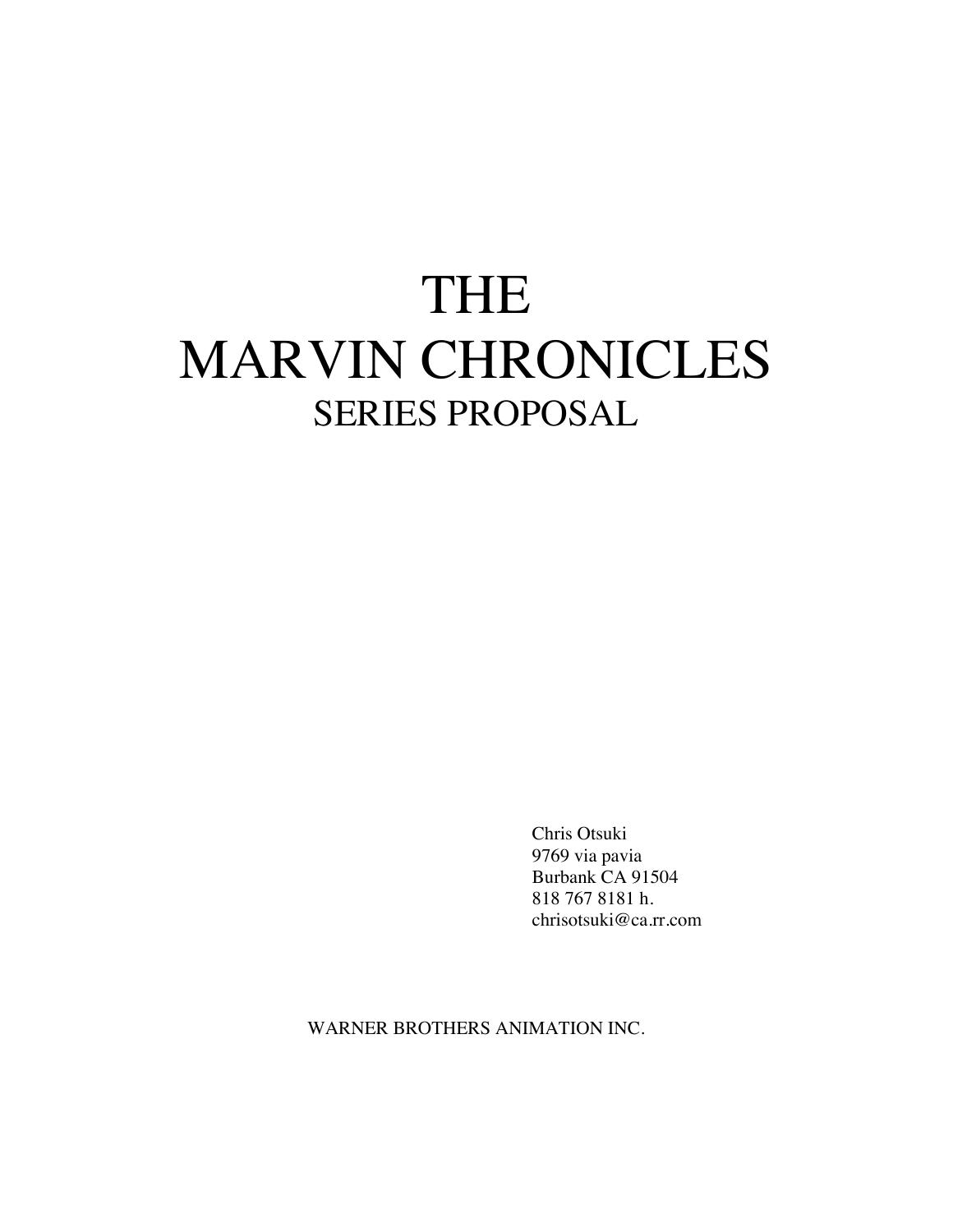# THE MARVIN CHRONICLES THE PEOPLE OF MARS

MARVIN 5 is the Martian we all know and love from Bugs Bunny's past. He's called 5 because he's been destroyed four times and he is now the fifth in the series. He's a robot, just like all his fellow Martians, and every time he's destroyed, the High Command simply stamps out a new Marvin from the Mechbot factory on the edge of NEWMARSCITY. The new Marvin picks up right where the old left off, minus any unMartial memories the state might want purged. So Marvin's essentially immortal.

#### MARVIN THE MISFIT

When he was manufactured at the NewMarsCity **Botworks**, he was exactly half the size of a regulation Martian. The **Imperial Imperator** nearly had him *rejected;* pulverized for scrap conduit and recycled. But Marvin pleaded. He begged. He got an audience with the Master of Mars himself, **Q5,** *the Perturbable.* And he was granted another chance. A chance to serve the hive, like all his fellow Martians.

Other Martians look like Marvin. But they're taller. More slender. And let's face it, they're a little more attractive. They're more capable too. And all exactly the same. They're all a bit non-plussed by their mini-sized Martian brother. He's a little embarrassment to NewMarsCity. But Marvin does his best. Like Charlie Chaplin in *Modern Times,* he's the little guy, caught in the machine, trying to fit in.

# MARVIN AND HIS BELOVED MARS

Marvin takes profound pride in the thought that he is "a mindless cog in the midst of the mighty Martian machine." He loves Mars's equivalent of Big Brother, *Q-5 the Perturbable.* Marvin would never think of disobeying Q-5 or any other legally established authority in the Martian chain of command.

Marvin offers blind, unquestioning, total obedience to his superiors. As a corollary, he expects blind, unquestioning, total obedience from his inferiors, such as K-9. If he doesn't get it, we're looking at one very angry Martian indeed.

And since Martian rule is all-benevolent and all-good and all-reasonable, Marvin also expects aliens to *desire* capture. He expects seditious Martians to *desire* imprisonment. Resistance confounds him, or worse, brings on anger, which only his mighty arsenal of Martian high tech weapons can alleviate.

### MARVIN'S TEMPRAMENT

Marvin is nice. He sees himself as reasonable. Everything is "lovely" "delightful" "interesting" "exciting" "pleasant" "exhilarating"--so long as things go according to plan.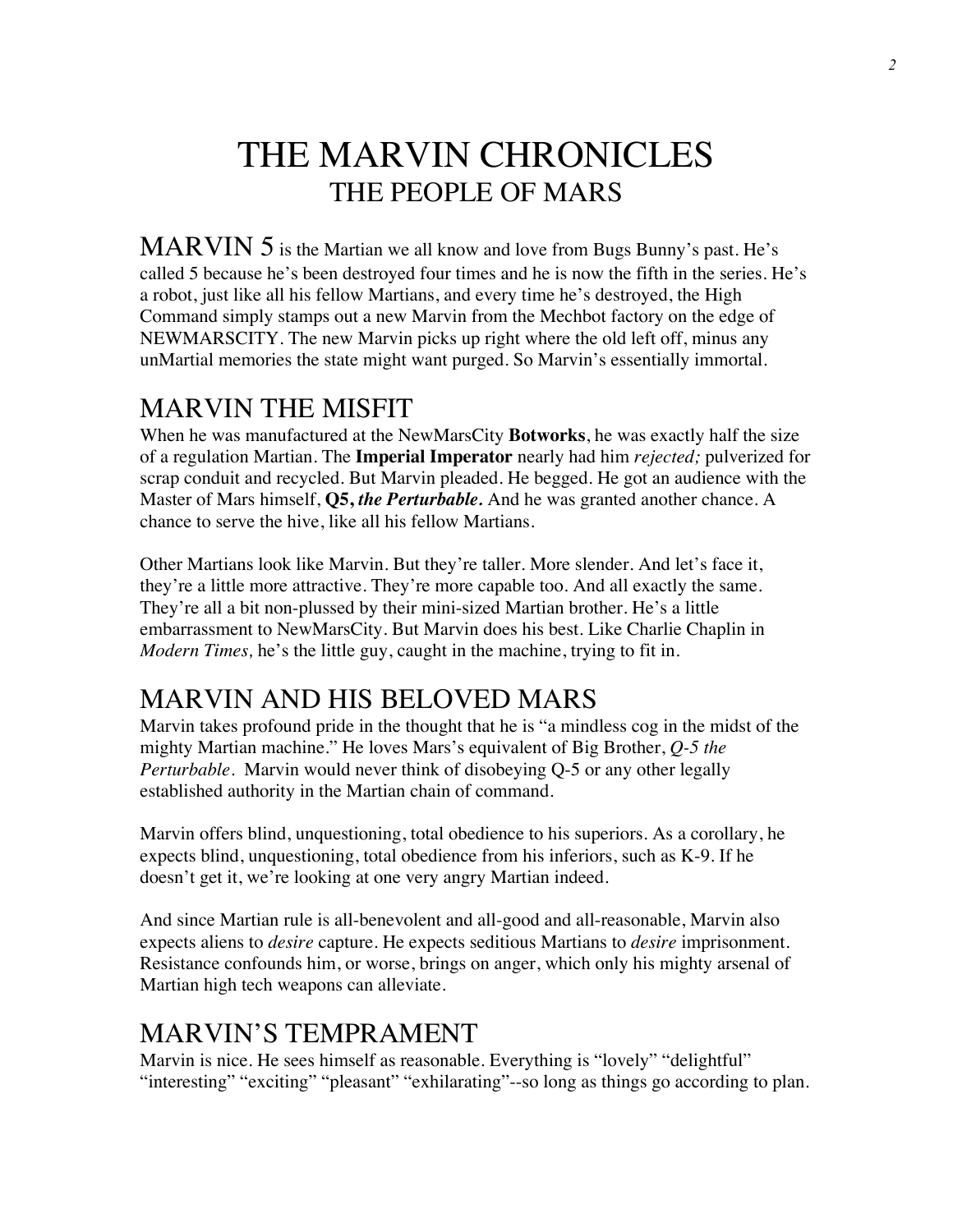But one smidge of defiance, one hint that things are less than peachy and Marvin blows his cool. But because he's so reasonable, Marvin never shouts his anger, or shows any other physical sign of anger. He only paces back and forth, huffing and puffing, giving vent to his frustration through his vast array of high tech weapons. When these fail, it's a blow to the core of Marvin's being, since the Mighty Martian Machine can't possibly be inadequate or wrong.

### MARVIN'S JOB

All Mars is one gigantic bureaucracy. Marvin works in an office with a floor space sized like a football field, covered with desks--every desk manned by a Martian clerk loaded down with mountains of paperwork They spend all day stamping forms so that they can be sent to the next desk for more stamping.

Marvin also gets sent on missions. An alarm rings and a teleporter comes out and ZAPS him into the *Martian Maggot.* Or a vacuum can drop from the ceiling and suck him up. Or any other gag.

Why Marvin? Why does he get all these lovely missions? Marvin gets sent on missions cause he's *expendable.* Like Uriah sent into battle by King David, there's somebody up there who doesn't like him.

#### MARVIN'S COMPU-GUIDE

Marvin carries a mini computer wristwatch that all Martian operatives carry. It tells him what to think and do in any situation. It tells him all about the strange habits of aliens he wants to capture. It tells him how to operate alien technology. It makes sure he's never taken at a loss. The guide allows Marvin to remain arrogant and confident, no matter how decisively outwitted by an alien prey or a Martian subversive.

Martians consider the guide infallible. It will always give an answer, even a wrong one, but it will never leave one of its faithful Martians hanging on the horny dilemma of indecision. When the Guide is caught in a mistake, which is pretty frequently, it quickly, and without apology, shrugs it off.

The guide has a different voice each time it's used. Sometimes it's droll and condescending and out to prove Marvin a buffoon. Other times it's indecisive and obsequious, saying anything to please. Sometimes the guide voice is in love with him. Sometimes it's carrying on a quarrel with him from a before the story begins. The guide's unpredictable, and almost never any practical use, but like a good Martian, Marvin depends on it for his very life.

#### THE MAN WITHOUT FEAR

With his guide and his weapons and his innate Martian sense of superiority, Marvin never doubts. Marvin never fears. He knows Martian Missions always succeed. Martian enemies always lose. All Martians are self-confident bordering on arrogance. Even if Marvin lost his weapons, his dog, his guide, his everything, nothing could make him fear,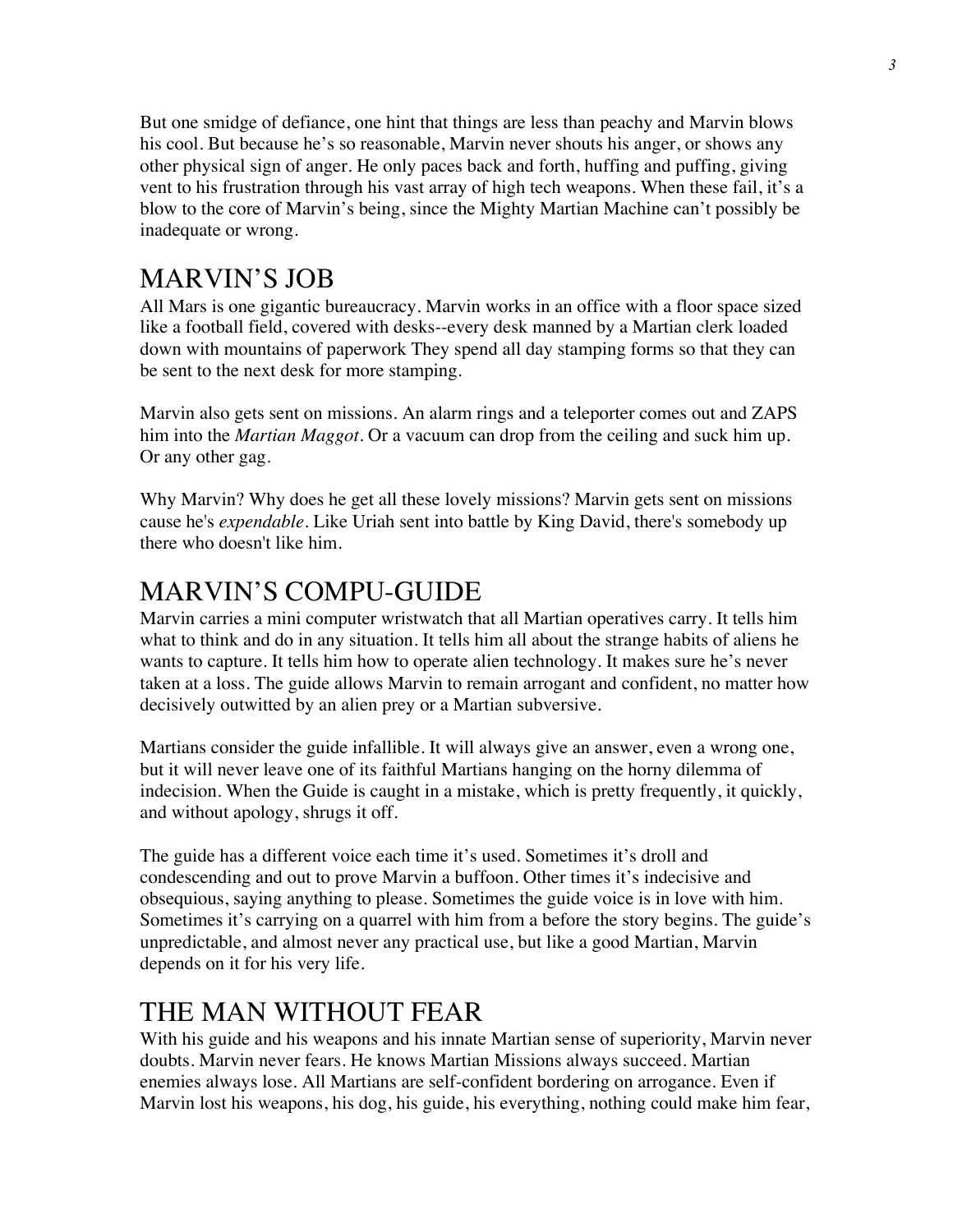because he knows that Mars is infallible, invincible, inexorable, and well... you get the idea.

That is, till the end of the cartoons, when it becomes clear that Marvin is defeated, usually when he's clinging to the last crumbs of a planet blown to bits. Marvin might then betray a lack of confidence. But he never learns his lesson. Next episode he's right back in there, certain that his Martianess will overcome all obstacles.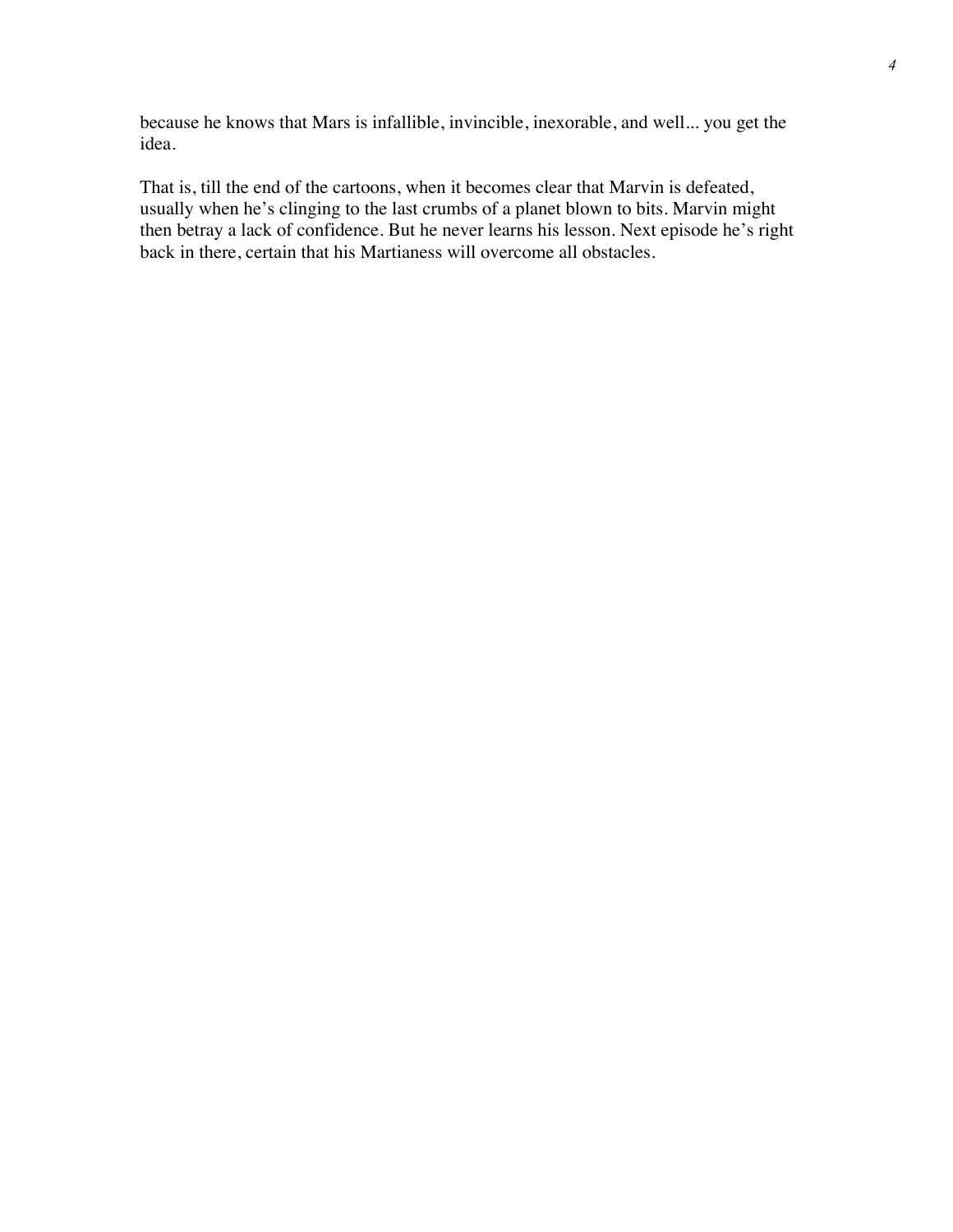#### MARVIN catch phrases:

"Isn't it delightful?" "Isn't that lovely?" "Isn't that a nice assignment?" "Oh dear. Now I shall have to use force." "I'm a *bad* Martian."<sup>1</sup> "Where's the kaboom? There was supposed to be an earth-shattering Kaboom."<sup>2</sup> "Ooo. Mutiny makes me soooo angry." (anything can make him angry: defiance, late charges, traffic citations, impolite saucer pilots, etc.) "You have made me very angry. (pant pant) Very angry indeed." "This isn't a bit nice!"

After administering an unusual punishment: "Let that be a lesson to you, K-9."

Remember to use Marvin's mission log:

#### MARVIN

Mission log: 2134.4. Disintegrate Alpha Centuari, Conquer Ursa Minor, and pick up a quart of half and half from Altamira. Aren't those nice assignments, K-9?

Or Marvin's Orders:

#### CAPTION

ORDER 101: PROCEED TO MARTIAN CANAL L-42 AND ELIMINATE MISQUITO INFESTATION.

> SIGNED, Z-NON *Imperial Imperator*

<sup>&</sup>lt;sup>1</sup>Almost *everyone* says this at some point. It's the essence of their greatest fears.

<sup>2</sup>This sentence is key to understanding Marvin. He's totally non-plussed when he calculates something to happen and it *doesn't.*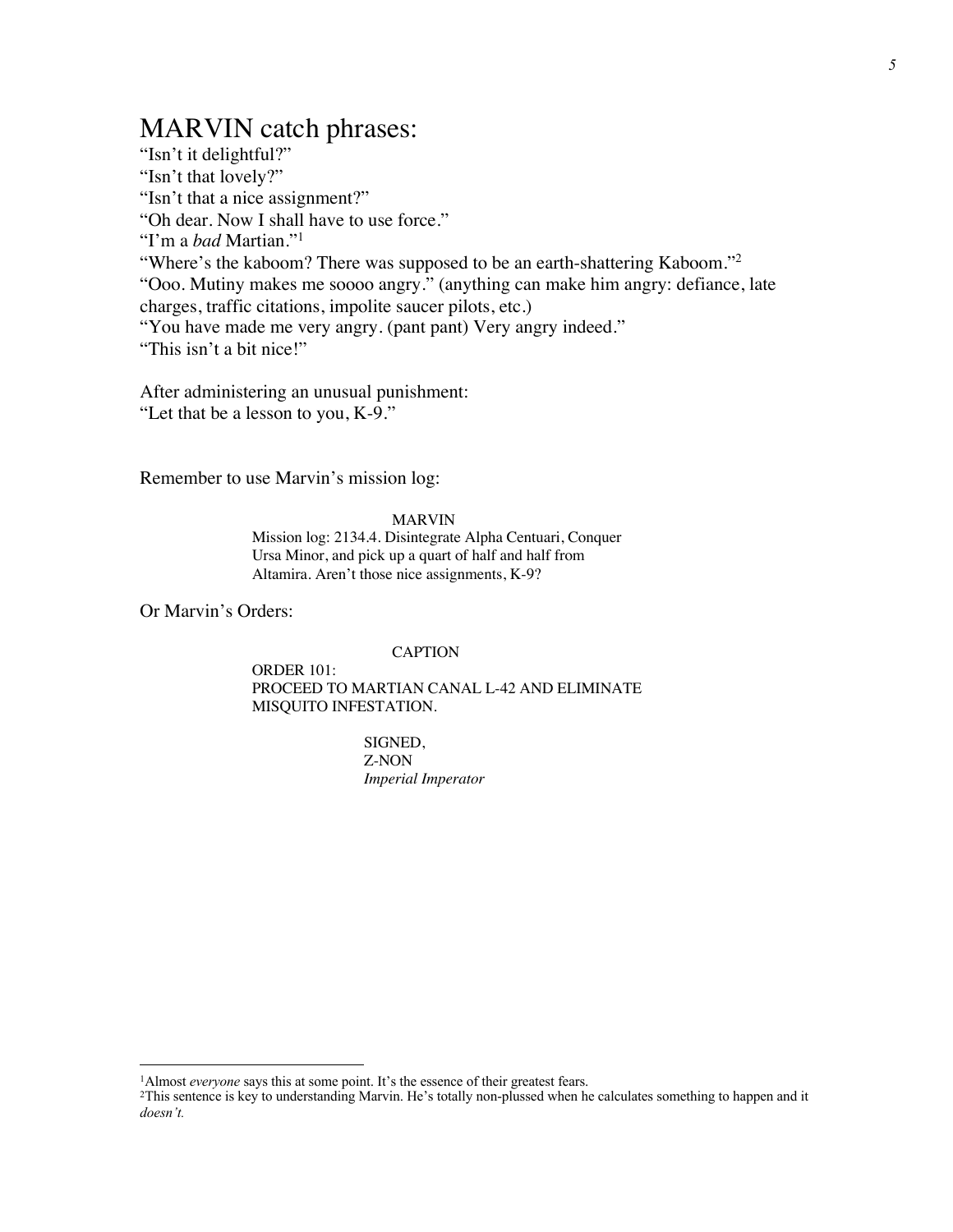# K-9

All Martians perform interplanetary missions, and they all have specially trained dog companions like K-9 to aid them. The dog is the organic counterpart to the space explorer team, useful for his sense of smell and other doglike traits. But the most valued trait is *loyalty*. In a society as rigidly hierarchical as Mars, everyone needs someone to dump on. That someone is the dog.

# A MARTIAN'S BEST FRIEND

K-9 is Marvin's ever faithful dog-companion. They are friends. Best friends. K-9 is Marvin's subordinate, helpmate, confidant, sounding board, his last anchor in the sea of unpredictability that is the Martian Operative's mission. They share food, they sleep in the same bunk, they laugh at the same videoshows. They're soulmates.

But trust on Mars is a one way street. The proper Martian loves only one thing: Mars. Not even your dog supplants that ultimate loyalty.

So not even your bosom buddy dog can be trusted. And Marvin is gullible. He can be turned against his K-9 by the slightest suspicion, as we saw in *the Hasty Hare.* 

Not so K-9. He could no more turn against his master than Marvin could force himself to renounce his Martian citizenship. K-9 loves Marvin. He'd jump off a cliff for him. He'd retrieve a ten ton Venusian Gorilla if Marvin ordered him to. K-9 brings Marvin his pipe and slippers, he devotedly lays his chin on Marvin's knee, listening with rapt devotion to his master's curious little murmurings. But K-9 will jump from homestyle dog to military subordinate in the wag of a tail. K-9 always marches to Marvin's drum and always salutes him with his ear at every opportunity. He's the perfect underling.

K-9 isn't a doormat all the time. Carrying out Marvin's insanely dangerous orders? That's one thing. But what if Marvin turns against him? Ho-ho, that's quite another. K-9 can only be pushed so far in such a situation, before he turns on his Martian master. Then the "it's him or me now" situation rears it's ugly head. With hilariously treacherous results.

# DOGS CAN SMELL FEAR

The only thing besides self-defense that makes K-9 turn against Marvin is self-doubt. Marvin's self-doubt, that is.

If the Martian says something like: "You know, K-9, sometimes I wonder if it's *right* to smash alien worlds into rubble--" Yeesh! K-9 will kick him in the duff, slap him around, toss him out the nearest airlock, he'll blast him with a disintegrator, he'll bite him on the ass--anything to interrupt this insidious turn of self doubt. He'll whip up a sign saying something like: "SIR! REMEMBER YOURSELF!" After all, K-9's universe revolves around Marvin's Mighty Martianess. If K-9's going to be utterly loyal, the one thing he demands is a leader who's utterly confident.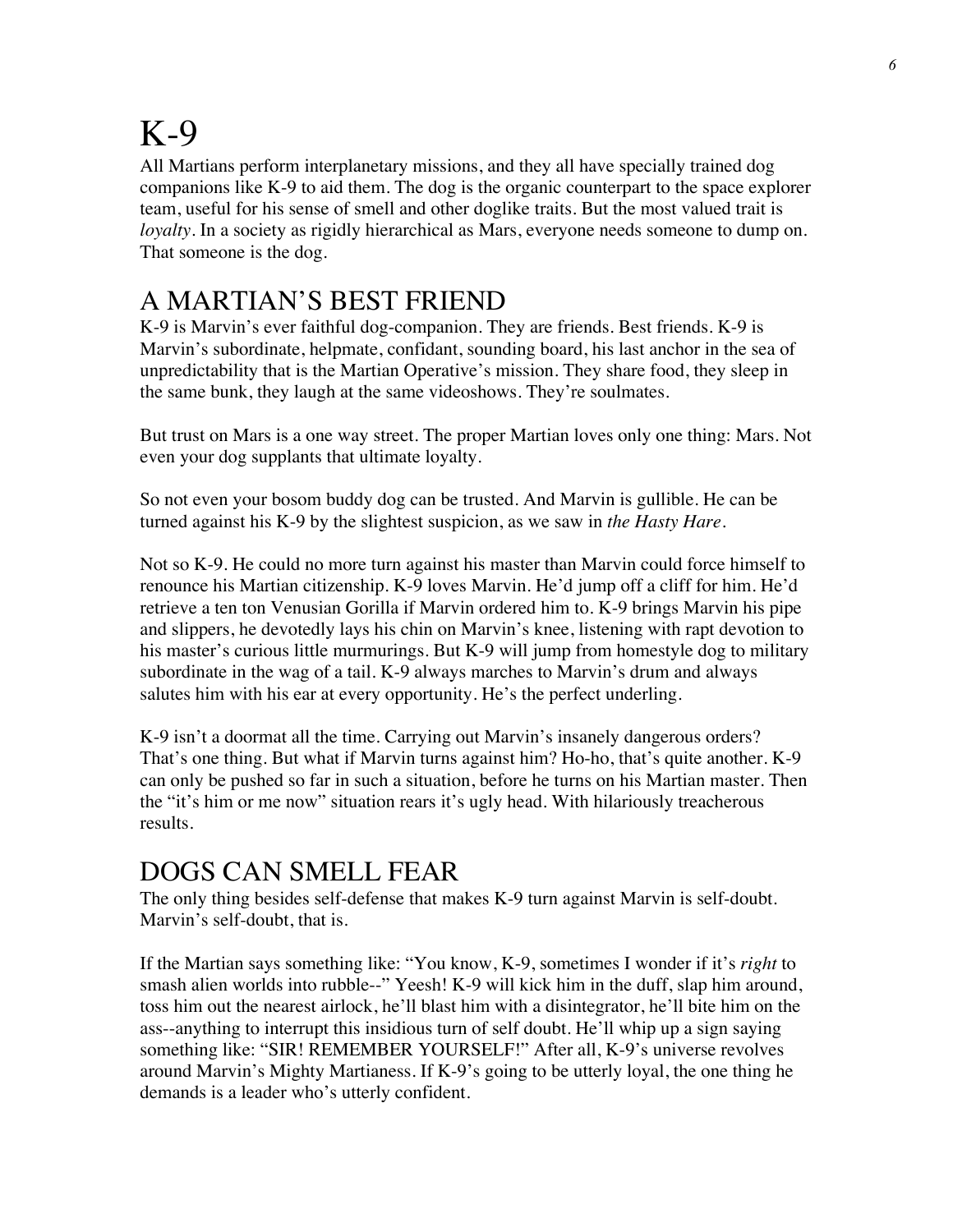### GARBO TALKS--*but does K-9?*

In *Hasty Hare,* K-9 didn't talk, but rather used notes. In another cartoon he did talk. The same goes for us now. The rule of thumb is, if it's easier and funnier for him to talk in a particular story, he will start out talking. If his dialogue adds nothing, then he uses signs. Very sparingly.

K-9 talks in that dumb, nasally voice he uses in *Haredevil Hare.* But he uses signs and notes in any cartoon where he needn't talk very much. When he does talk, he always starts sentences with "Daaah.... (rest of sentence)"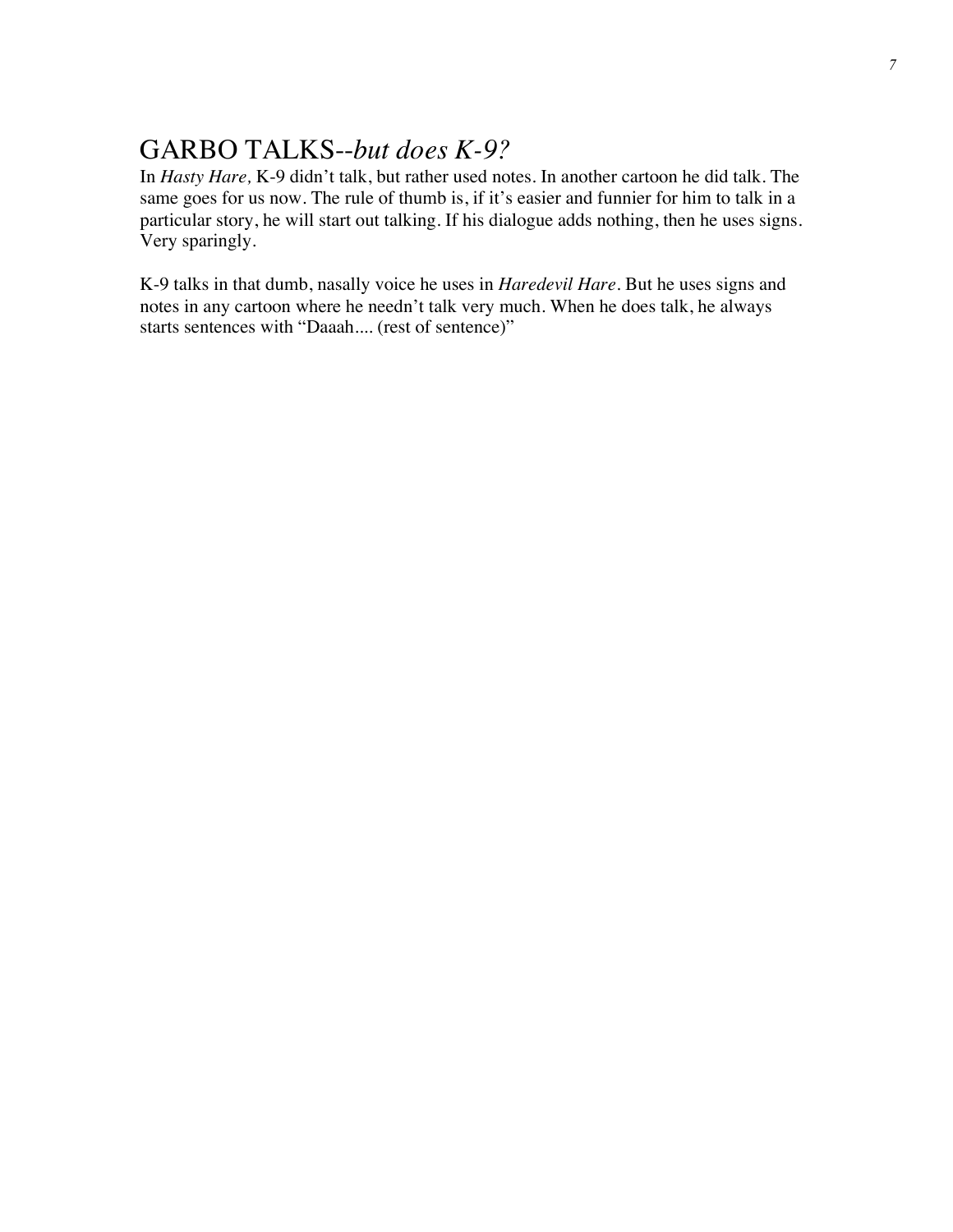#### Things K-9 might say:

"Isn't he smart? He's my master!"

"Hmm... Never saw that in commando training." (or skydiving class, or plasma physics 400, the Belgian Congo, etc.)

"Lucky for him I'm only a dumb dog."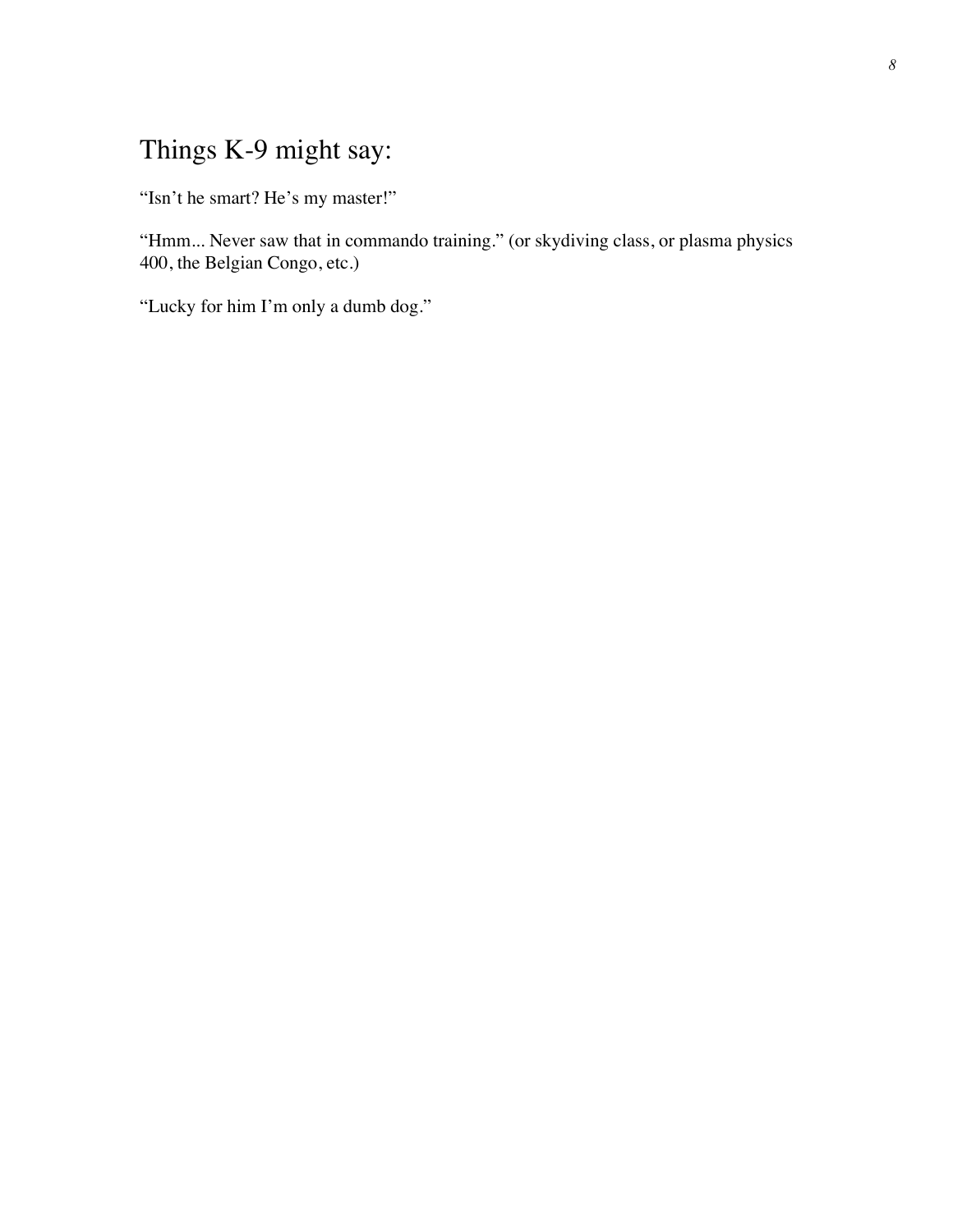# THE CENSOR SENSORS<sup>3</sup>

The Censor Sensors are Q5's mobile cameras--little black hovering spheroids, prowling for traces of independent thought and unauthorized behavior. And the corpus of Martian laws and regulations is so vast that it's impossible for a Martian to even *exist* without violating one law or another.

They follow Marvin (and all other Martians for that matter) everywhere. Censor Sensors units live in his house, on his ship, the Martian Maggot, at his grocery store, they never let him out of sight. Censor Sensors are carried on every Martian vehicle, they come packaged with most products, they can be dispatched from police call boxes on every street corner. They're the ever-present spies in Martian life.

In basic mode, they pop out a telescopic eye which can extend like a snake. They talk in a dry, mechanized, authoritarian voice, like the guy on *the Outer Limits.* They send all their information back to Q5, who watches all, and knows all, by constantly studying his wall of telescreens.

Censor Sensors can pop open and sprout a mech arm with almost anything mounted on it: a ray gun, a magnifying glass, a teleporter, a giant hammer, portable jailcell, a portable courtroom, The Imperial Imperator, Q-5 himself, literally anything the gag requires.

Censor Sensors don't have the motto *to protect and to serve,* however. They only guard Martians from their own unMartial actions. ie from *themselves.* So Marvin cannot use them to ask Q5 for help. Nor can he use them to communicate with his fellow Martians. They are only for control of the loyal populace.

This doesn't mean they are despised. Far from it. Not only can no Martian escape the ever vigilant eye of the Censor Sensors--no Martian would ever dare exist without them keeping his behavior Martial.

<sup>3</sup>I want another name for these guys.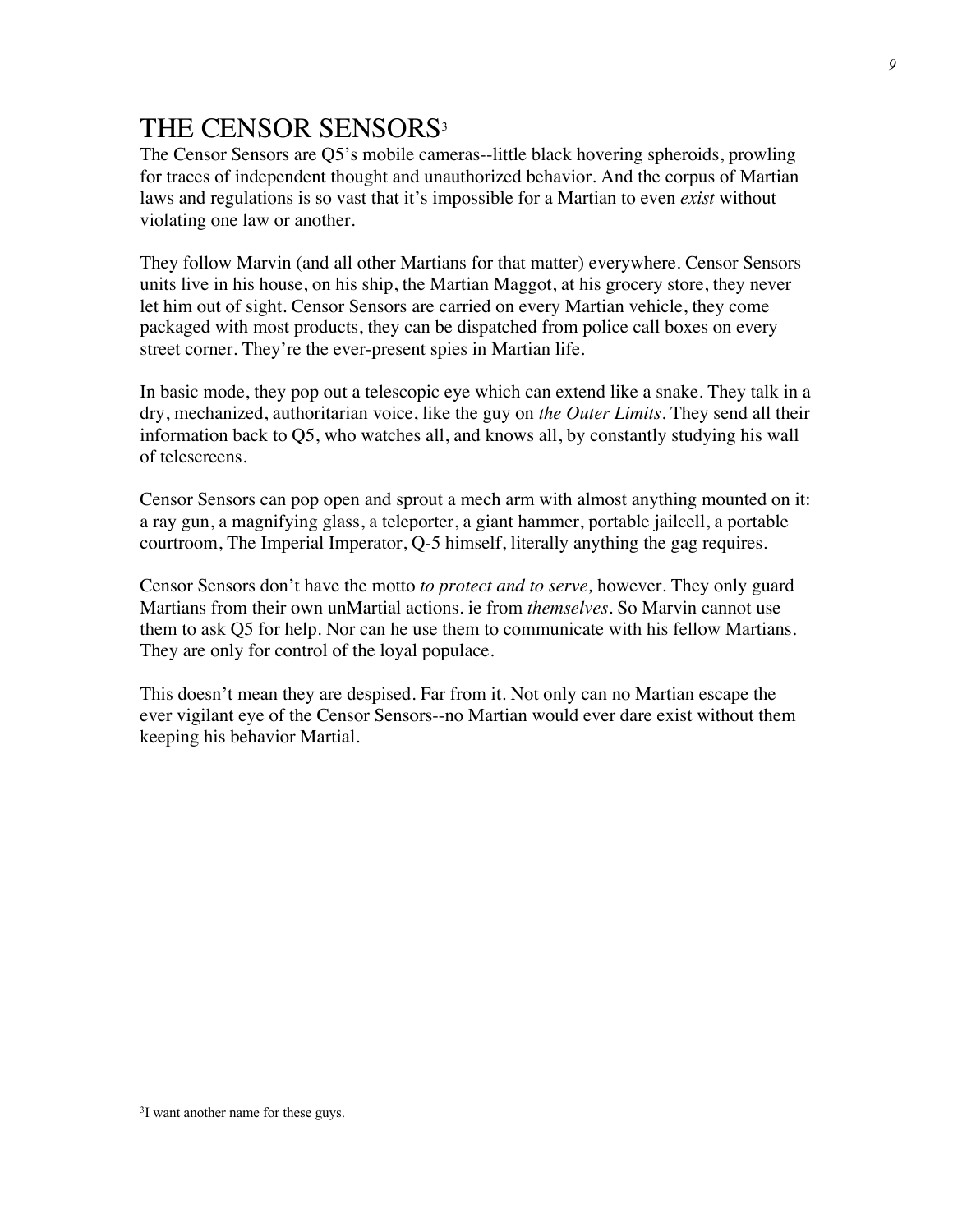If Marvin were to talk to someone without authorization, the Censor Sensors would be right there. For instance:

#### ON TUBES

Marvin arrives in the pneumatic trans-tube. Staggering out, he notes a MARTIAN FEMALE. She gives him a wink.

#### POV MARTIN

In a monochromatic TERMINATOR style computer screen image, Marvin's brain analyzes the girl. The display reads:

| <b>MARTIAN FEMALE</b>   |                |
|-------------------------|----------------|
| <b>VITAL STATISTICS</b> |                |
| wt.                     | 53.2 kg.       |
| ht.                     | 158.4 cm.      |
| fig.                    | 36'' 24'' 36'' |
| IO                      | 107            |
| EVALUATION: HOO HAH     |                |

The video screen WIPES on caption:

#### SUGGESTED ACTION: GIVE COME ON LINE

WIDE ON MARVIN AND GIRL Marvin leans over to the Martian Female.

#### MARVIN

Pardon me... do you--

Suddenly the CENSOR SENSORS fly into scene, surrounding Marvin, their threatening telescopes examining every part of him. The Martian female timidly slinks away.

> CENSOR SENSORS MARVIN 5.332, YOU ARE ENGAGING IN UNAUTHORIZED CONVERSATION. EXPLAIN.

#### MARVIN

I... well... that is...

The telescope retracts. SFX: WHIRRS AND CLICKS can be heard as the spheres digest his answer.

#### CENSOR SENSORS EXPLANATION NOT SUFFICIENT. PLEASE ACCOMPANY US.

The sphere opens up. A mech arm with a DISINTEGRATOR RAY blasts Marvin into ashes. Another mech arm pops up, sweeping the debris into a dustpan.

WIDE ON CITY - FAVOR Q-HALL The Censor Sensors flies through the air to the EXT. Q-HALL.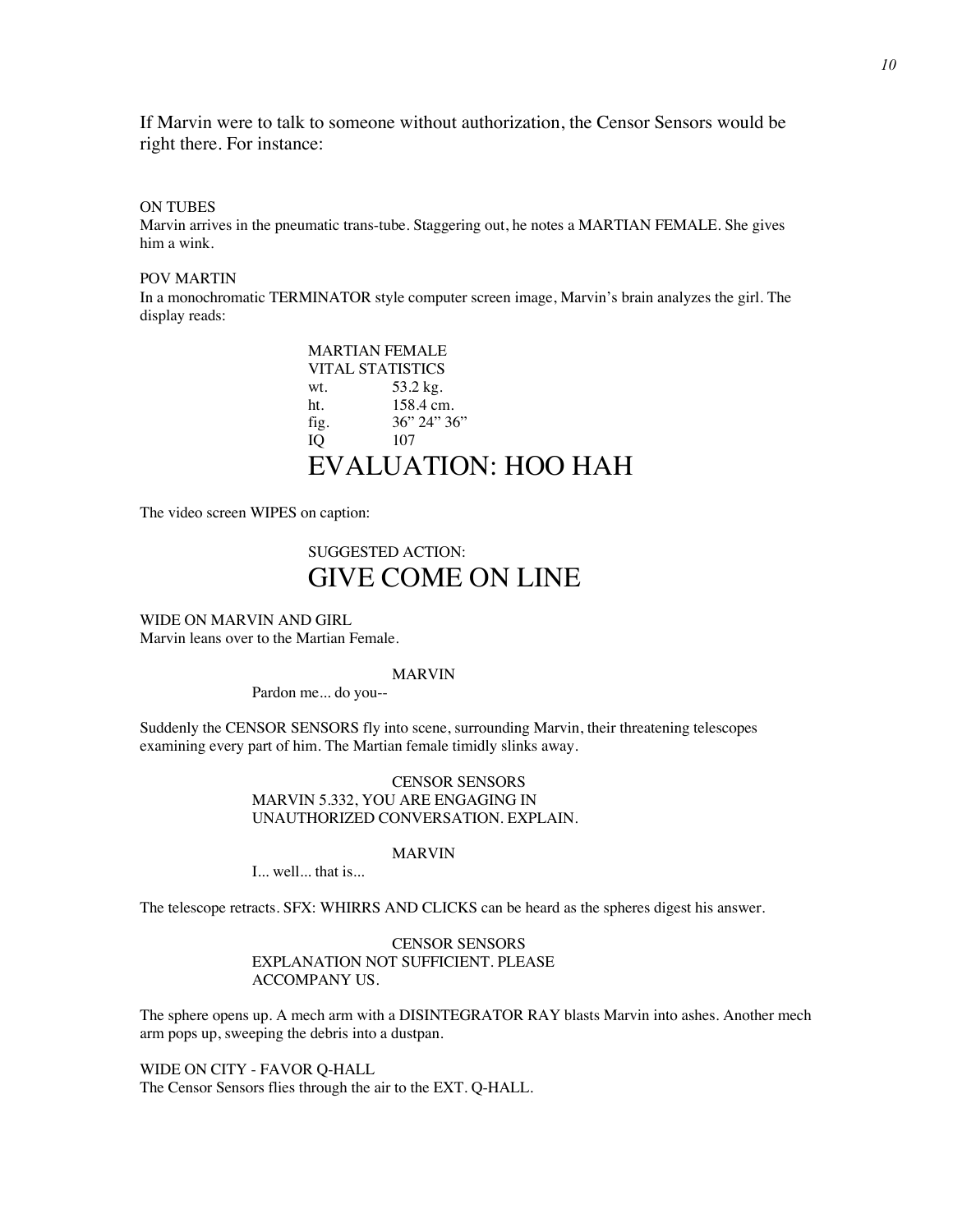#### INT. CITY HALL - REINTEGRATION STATION

The Censor Sensors flies in and dumps Marvin's ashes into the REINTEGRATOR. ZAP! Marvin reappears, only slightly worse for wear.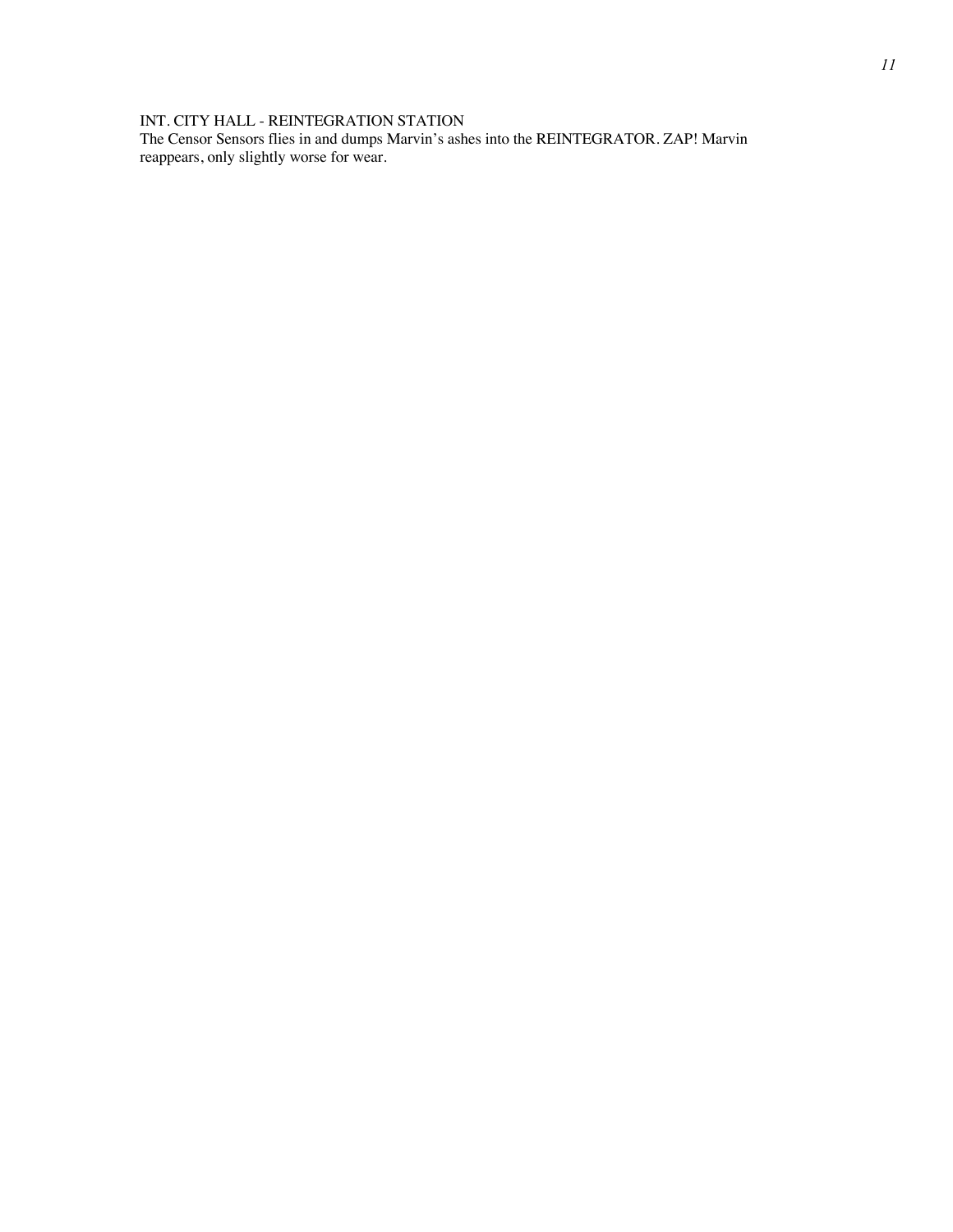# MARTIA 6-THE TELEHOST is a female Martian, similar to the

announcer in *the Prisoner.* **Martia's** plastered on telescreens all over the city. She wakes Martians up for breakfast, she coaches them through their exercises, she tells them their daily assignments, she tells them what groceries to buy, what movies to watch, what personal crisises to have. She runs their lives.

She can see Marvin or any other Martian through his telescreen. She'll break out of her general routine to address him personally: "Come on, Marvin 5, stretchy-stretchy..." She gets him to stretch higher, to eat smarter, to invest more wisely. She gives him all kinds of personal advice. Of course when we cut away, we see she's giving the same advice to every other clone in the city.

The Telehost switches her environment and manner instantly to suit Marvin's need, a need she dictates to him. "Whoop. Marvin 5, you're 12.3 seconds late for an emotional crisis." She would then appear in a big leather chair with notepad, to match a psychotherapist. If he needed to exercise, she would appear jumping around in an exercise gym. And so on.

### AIN'T SHE SWEET

The Telehost is sweet and cheerful. Always supportive. She's the good cop to the Imperial Imperator's bad. She always offers helpful advice, although much of it is erroneous or useless, since the Imperial Imperator knows more than she.

In one story, Marvin has a crush on the present TeleHost, Martia 6. "She's the one for me," he swoons, even though she's no different from Martia 5 any of the other Martias. But since she's only a video image, Marvin's love hopes are somewhat flat (2-D) to say the least. A story will feature their ill-starred but torrid affair.

# A WONDERFUL DAY IN THE NEIGHBORHOOD

Martia often adopts a Mister Rodgers or a Sesame Street mode: eg:

#### MARTIA

Today is brought to you by the word *smile.*  Remember to keep smiling!

#### MARVIN

(trying to comply) I wonder how you do that?

Think of her like the sweet, pretty young teacher that all the little boys have a crush on. All Martians are her little preschoolers.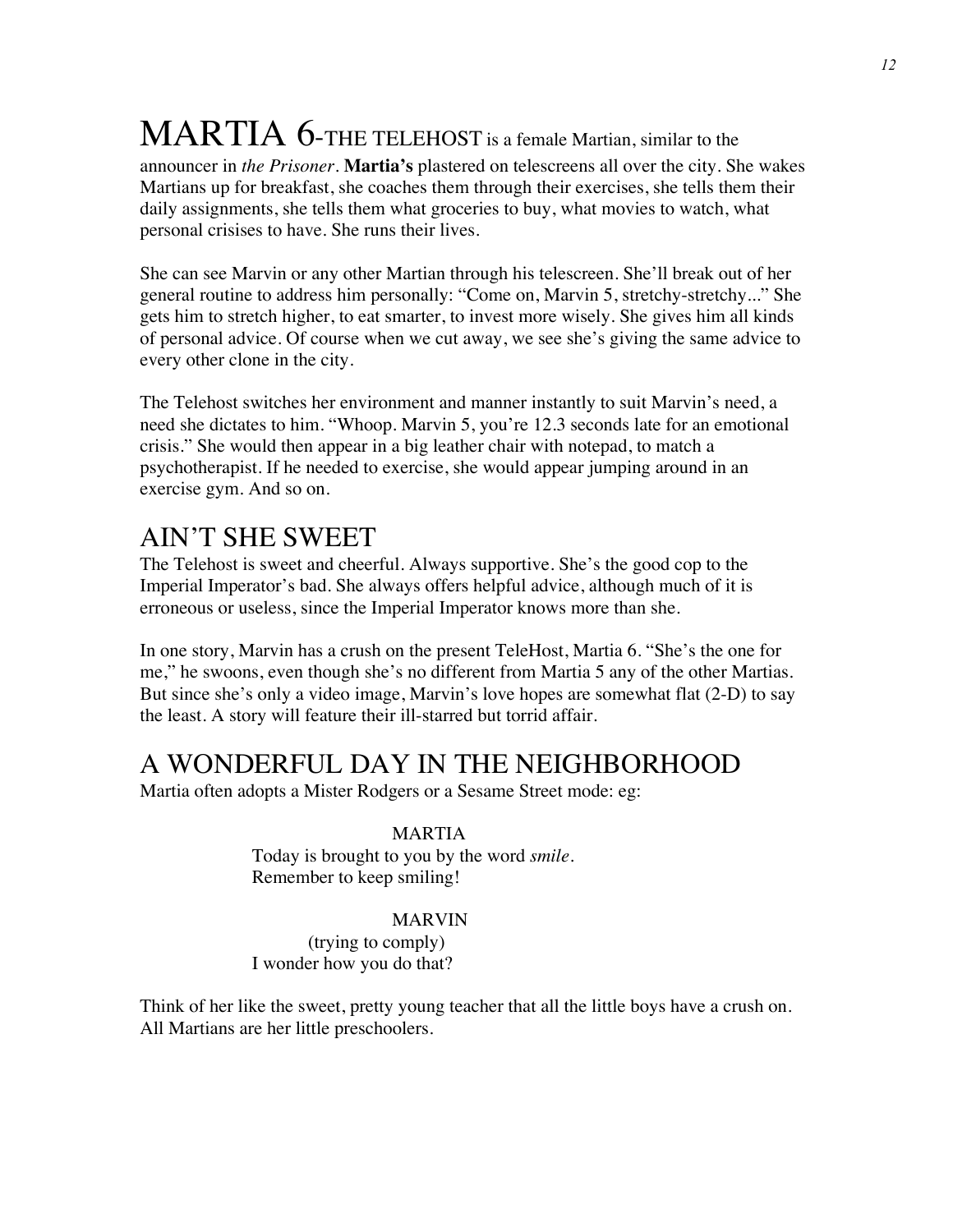#### **Q5** the Perturbable is the High Commander of Mars. He's a giant floating Cue Ball. With oversized brain cavity, wizened old eyes, and a white walrus mustache he looks suitably wise. But he's an acid tempered, crotchety old coot, bored with his omnipotence, anxious to send his Martians on ever more difficult missions to seal their doom, in the blind hope that it might make life more interesting. As he watches his Martians get disintegrated in his wall of telescreens, he snorts a harsh laugh. With a growl to his lackey, the Imperial Imperator, he says "How empty. How meaningless. Send me more Martians." But there's no fun for him. Like Satan brooding at the center of the earth, it's lonely--and boring--at the top.

Posters of Q5 appear everywhere. Like Big Brother, he is always watching you, and like Big Brother, he is universally beloved by Marvin, Mifflin, Martia, and all the other Martians on Mars.

Q5 hovers over a fiery throne like the image in the Wizard of OZ. Like Oz, Q5 doesn't really exist; he's only generated by a computer. In one terrifying episode, Q5 stops giving out orders--in trying to restore him, Marvin discovers who runs their omnipotent leader- and for what purpose.

#### SO WHO RULES THE ROOST?

Behind Q5's throne room, there's a secret room filled with infinite rows of six armed, John-Carter-like monkeys pounding on analog computer keyboards. They don't know anything about Q5 or the power they wield over Mars. They just like the sounds the keys make. But they're the Users--the REAL rulers of Mars--and all their random tappings pound out the orders that control Q5 and the rest of Martian society.

So who's ruling the roost? *No one.* Thank goodness anyone who finds this out gets disintegrated--lest Mars fall.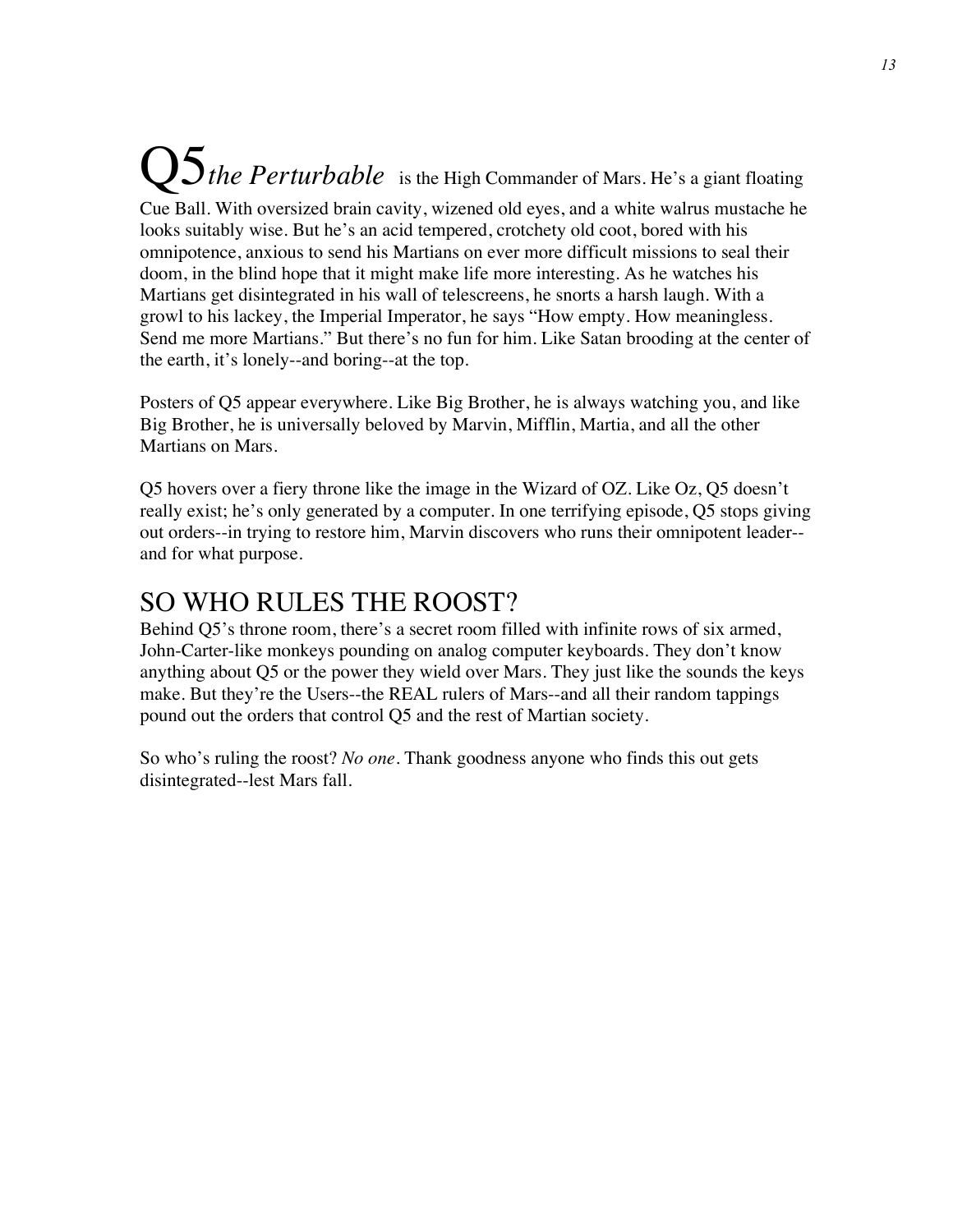THE IMPERIAL IMPERATOR is the government's working arm of authority. He's the right hand man of Q5, his spokesman and mouthpiece. But he's much more as we shall see.

He's slightly taller than your average Martian. Thin and gaunt, arrogant and severe, intellectual and urbane, the Imperial Imperator's like a Ronald Coleman from Hell.

The Imperial Imperator distrusts and persecutes everyone brought before him. He's something of a mix of FBI agent, district attorney, grand inquisitor, beancounter, schoolmarm, high priest, and insurance clerk. An all-purpose bureaucrat.

Nothing's more important to the Imperial Imperator than the paperwork on his desk. Worlds can collide, oceans can boil off into the ozone, whole Martian armies can disintegrate in nuclear fire, so long as the Imperial Imperator keeps his official records in order. All Mars follows his lead. The rules exist for Mars--but they've become a thing unto themselves. It doesn't matter if Mars is destroyed--so long as everyone obeys the rules.

When correcting Marvin's behavior, the Imperator'll slip into a condescending teacher mode, trying to instruct Marvin in the proper way of Martian-ness. This is something Marvin loves to live up to.

The camera often catches the Imperial Imperator in Hamlet-like poses of angst, posed tragically, hand thrown over his eyes in melodramatic pain. When he sees us, he might utter a droll "Oh. It's *you.* Well, back to reality." The Imperial Imperator loves to pose in ways that he likes to see himself; in his mind, he's sophisticated, magnificent, distinguished, omniscient. In reality, he's one royal pain the rump.

# ONE GUY FITS ALL

The Imperial Imperator is all Government Officials. And since the Government owns everything, from the hot dog stand down the block to the words you spoke last Tuesday, the Imperial Imperator performs every service, from shoe-shine boy to tax accountant, to used rocket salesman. His job may change, but he never does. He's always urbane, male, arrogant, officious, the supreme red tape-ridden moron who makes your life a misery.

# HE CALLS THE SHOTS

The Imperial Imperator decides everything by calculation. He checks his books and charts and computer records. He might even call a superior, who would also be an identical official. He calculates the effects of Marvin's requests to the last digit. And since everything is preordained and state-controlled on Mars, the Imperial Imperator will only allow so much illusion of personal autonomy before he dictates to Marvin what's going to happen in any transaction.

For instance: As a fast food clerk he would eventually end all negotiation with: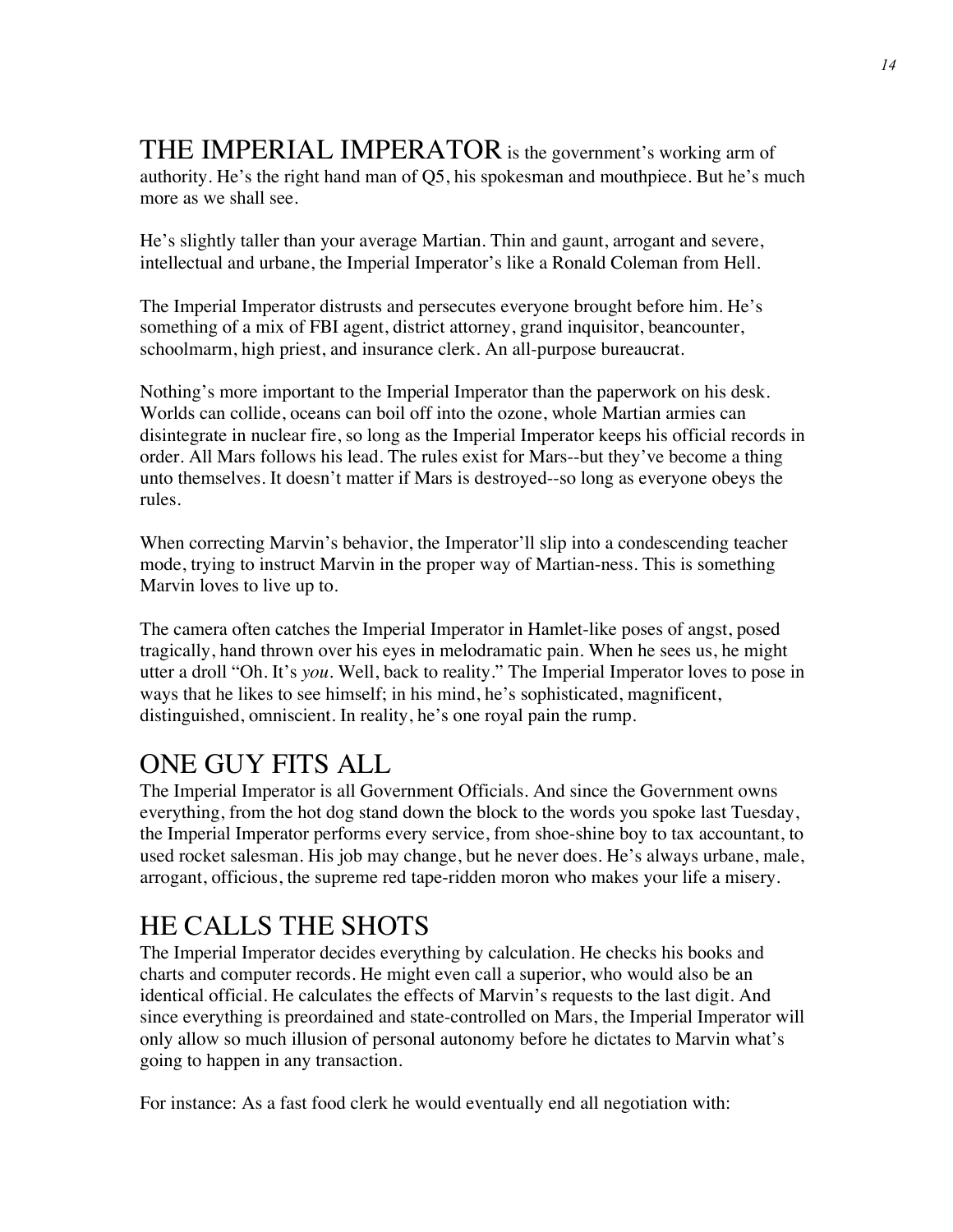"According to these regulations, you must select the double venus burger with orion rings. And your dog-companion must consume a half cup of Ares 12 kibblets."

"Duuuh, isat with gravy?" K-9 asks hopefully.

The Imperial Imperator checks his ledger and calculates a few quantum equations. "I think an ounce of aqua-gravy won't upset the balance of the universe."

The Imperial Imperator constantly sends Marvin on the runaround. And since no matter who Marvin is sent to, they all are the same Official, he never gets a sympathetic ear to his problems.

#### catch phrases

Whenever Marvin succeeds, survives, or does anything right. "What a pity."

The Imperator always refers to Marvin this way: ".....(statement)... my boy."

When he's caught doing something he oughtn't: "Looks like I'm the proverbial *bad Martian."*

#### other things the Imperial Imperator might say:

(but these are *not* catch phrases) "You threat to the natural order of life." "I was manufactured for better things." "Does not compute, as the less evolved say." "Colossal blunder. Simply colossal." "Come, come. It's the Martian thing to do." "You're *irritating* me." "And I gave up being a mainframe for this." "Not very Martian of you."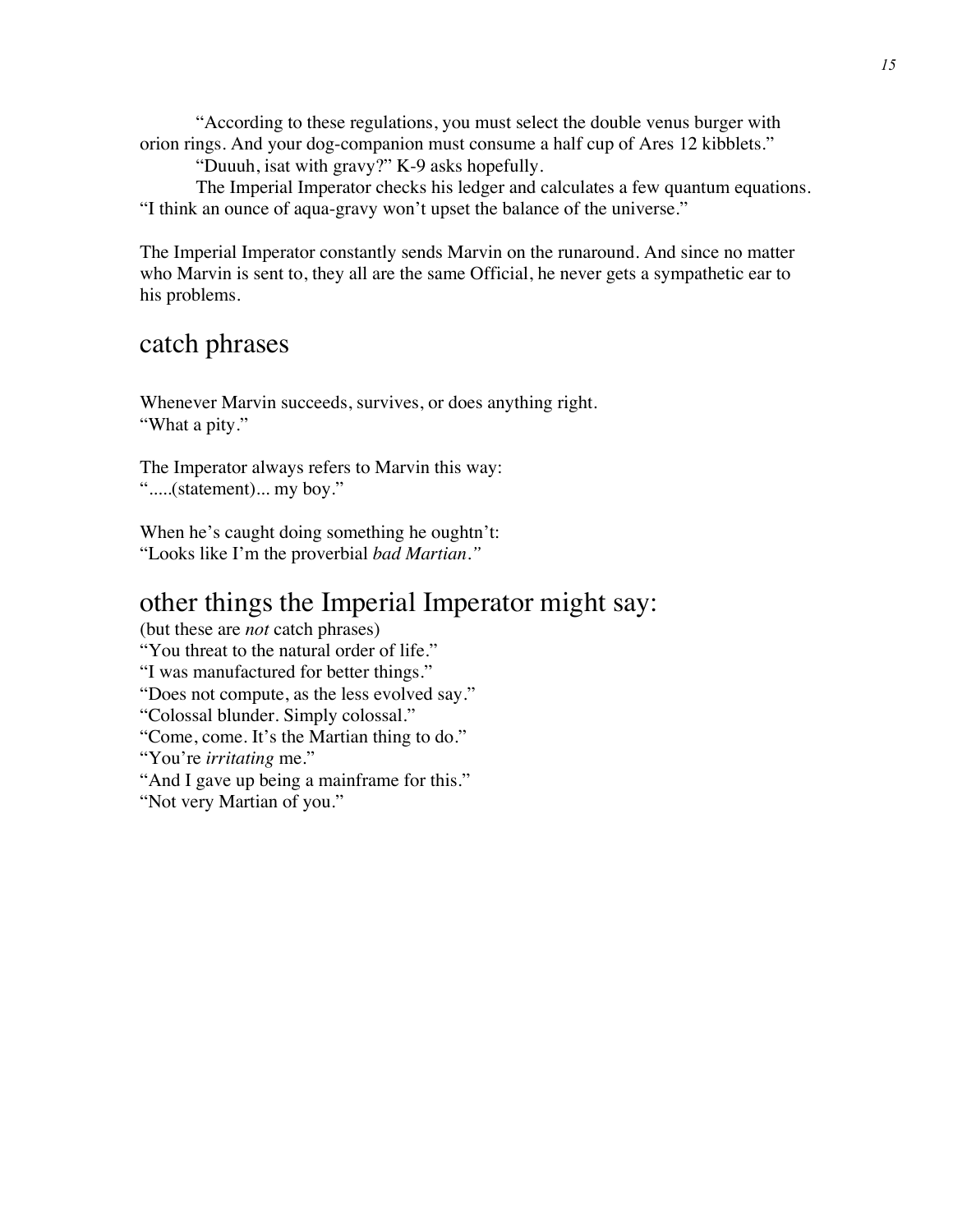### LIFESTYLES OF THE YOUNG AND MARTIAN

### THE MARTIAN PEOPLE

Think of worker bees, all the same, all born to work themselves to death for the hive. These guys are like that, and they love it. They live to carry out orders. They never talk back, never disobey, never think to question.

Since they are worker bees, there are only boy Martians. Soldiers, workers, all slaving for the greater glory of Mars. Martia is the only girl, and she's nothing but a video image.

All Martian workers wear the same roman warrior armor. Most are built just like Marvin, only taller.

But using the REINTEGRATOR, their bodies can be made short, thin, fat, buffed, sexy, whatever the job requires. Their genders can also be changed for the job. when the job's over they can change back to whatever shape they were before.

Their billiard ball-shaped heads can change color according to mood: blue for sad, red for mad, yellow for chicken, green for nausea, etc. but they are all basically black.

### MARTIAN NAMES

All Martian names are M-words: Melvin, Mervin, Martin, Marion, Marsha, Marta, Matilda, Mifflin, Muffin, Mattock, Moron, Mazola, Mayday, Mastodon and they always have a number after, *e.g.. Melvin 3, Marion 10.*

# LIVING QUARTERS

Marvin lives in an apartment in NewMarsCity, a mid-sized forty thousand man government housing project. It's a domed glass and steel affair on stilts. Everything on Mars is built on stilts, or sprouting out of the rugged red peaks of Mars. Martians like their architecture in the sky; never build on the ground or underground--that's where the little known Omm-Birds live.

### TRAVELLING

Everyone flies around on hoverdishes or zips from place to place on teleporters, lifts, conveyor belts, or little scooters. Try not to just make the Martians walk in Martian cities; convey them with interesting over-technology.

# DAILY BUSINESS

Over-tech is the word for most Martian thinking on technology. Clean your dishes with a disintegrator. Your house blasts off to visit a neighbor, maybe crushing another guy's house in landing. Messages between arguing Martians can be bombs or robot weapons as easily as nasty messages.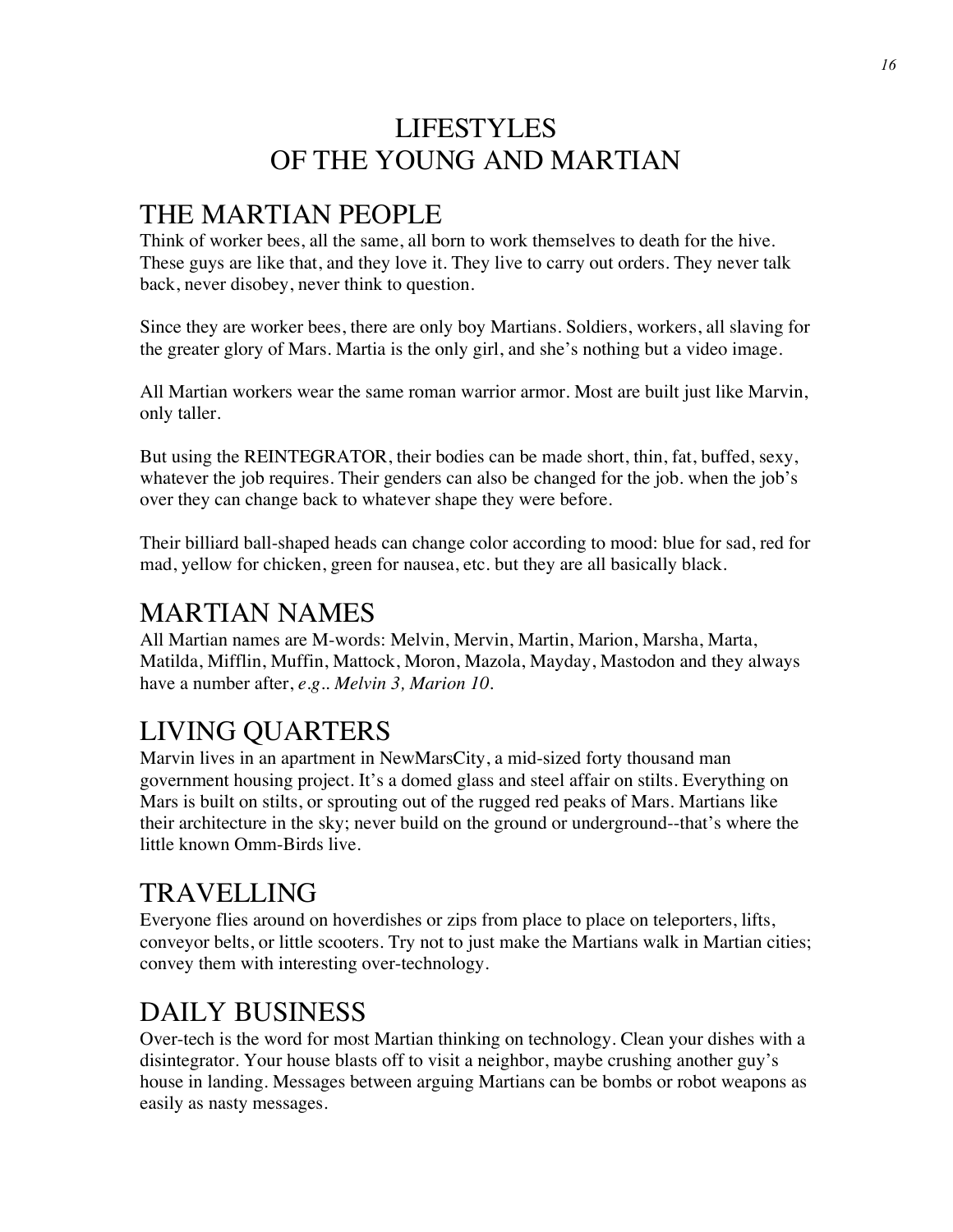# ROBOTS

All the work on Mars is really done by machines or robots. These have about as much personality as the sugar bowl in *Sword in the Stone.* All the weapons and machines act alive, though most act in pantomime only.

Robots are used as spot gags for business. If Marvin gets disintegrated they might pop out, sweep him up and reintegrate him. If some weapon comes out of the box unassembled, they would charge in, building it in seconds, and then leaving Marvin a bill, or picking up a tip from him as an afterthought. They are basically an invisible texture making things work underneath our story action.

<sup>4</sup>MARTIAN CROWDS are often only for appearances. When a big event takes place, robots haul out flats of Martian crowds and then cart them off when the event is over. Sometimes Marvin actually catches himself talking to a flat. Then the CENSOR SENSORS zip out, interrogating him about why he's engaging in an unauthorized conversation.

### CITIES FOR SHOW

Robots haul out flats and mannequins of crowds, they put up flats of cities and pull down screens depicting pleasant green skies. They do so much for Marvin's world that if he were capable of the independent thought, he might say, "you know, K-9, if I didn't know better, I'd wonder if there really is anyone else here on Mars besides us." Which is nearly the truth of the matter.

# LIVING THE LIE

If you hadn't noticed, on Mars everything depicting normal life is fake. Everything is for show. *The Jetsons* and *The Flintstones* held the premise that nothing changes, just because technology changes. *Marvin Chronicles* will share some of that humor--but it adds the opposite notion too--that *nothing* is the same, even if it looks the same. The Martian state wants life to look normal. They want pleasant cities and crowds enjoying public events, and happy family lives. But all that bustle would be hard to control, so they don't have it. They only allow the semblance of it.

<sup>4</sup>The following three ideas are probably not going to be used in their present form, though it is true that Mars values propriety over practicality.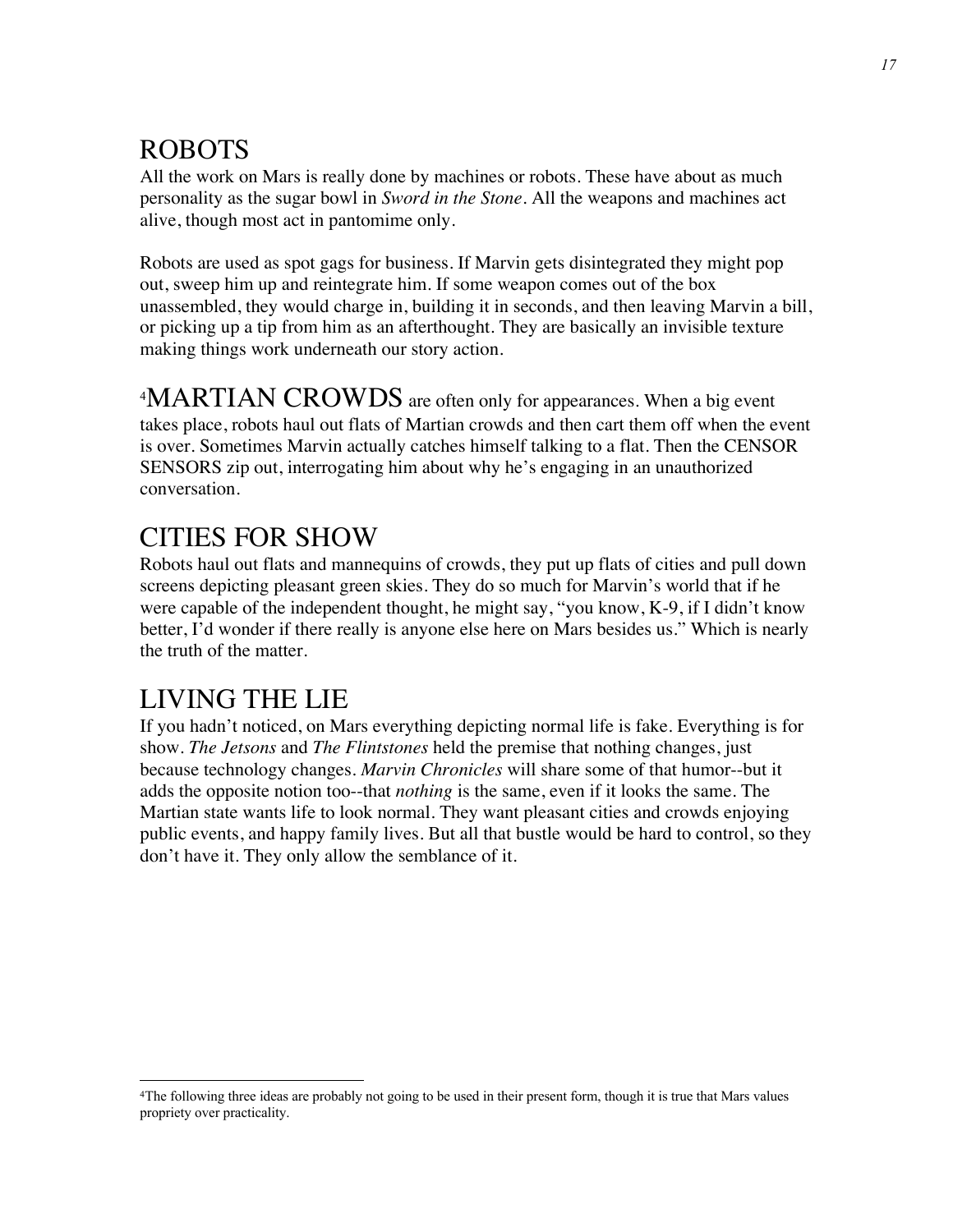# THE MARTIAN ANTHEM

*(to the tune of "Bright College Years")*

*Bright Martian Years with flags unfurled to plant on new and al'ien worlds Oh, how delightful just to see our Manifested Destiny! We Martians come We Martians go But Mars goes on-- That's all we know Hold, Martians, ever to this Martian Law: We came and then We conquered all We saw!*

*Bright Martian Years In hallowed halls We hear Q5 when duty calls See how each Martian falls in line Succumbing to His grand design! With canine friend each Martian man will live to love Our Martian Plan Sing, Martians, as you're stealing far off stars-- "For dog, Q5, our leader, and for Mars!*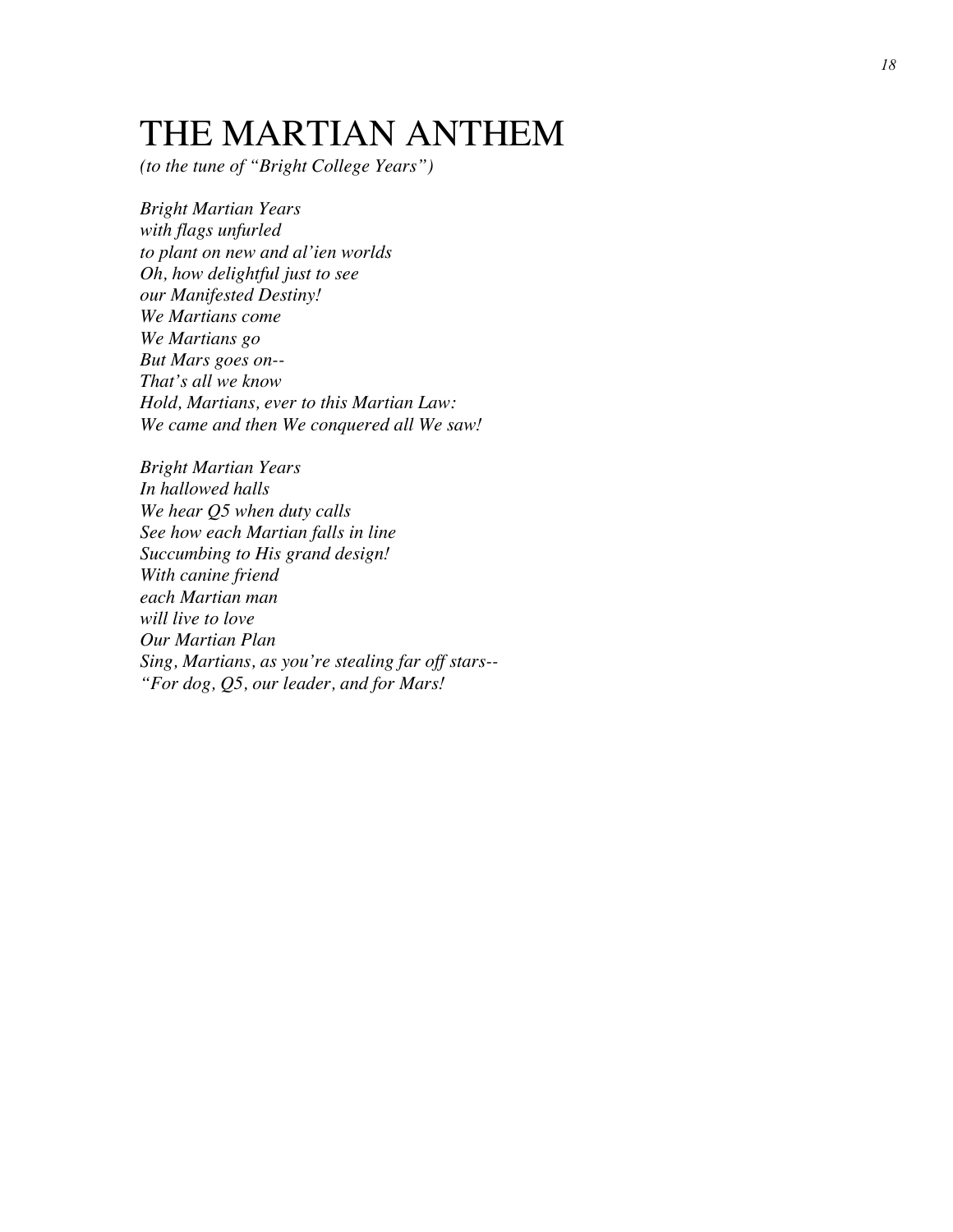MELVIN 1 is the new breed of Martian, a perfect machine that does everything right. Whatever Marvin is doing, Melvin does it better. Talks like Dudley Dooright, and he's even more good-hearted. He's the only Martian Marvin truly hates. He's friendly, courteous, always ready to help Marvin, showing him up badly in the process.

MIFFLIN 7 A rejected robot clone from the Botworks. Timid, obsequious, always trying to fit in, always nervously agreeing with the latest edict from the High Commander. He never achieves the easy peace of mind of a mindless cog in mighty megalithic machine that is Marvin. He's one of those guys who inevitably ends up in THE THINKTANK, a sort of Siberia for crimethinking criminals. Marvin pities him, but tries to help him to aid Mars. Mifflin often goes so far trying to make things just right that he'll defeat the mission by his twisted, overly literal understanding of the regulations- and in the end, he's the ultimate weasel, blaming Marvin for anything slightly amiss from his interpretation of the rules.

MASHA 9 is a gung ho Martian party member. She hates Marvin. Suspects him of thinking independant thoughts. She's the ultimate nosey neighbor--ever the all-slandering gossip, ever trying to catch Marvin out for the traitor to Mars that she assumes he is. She always using ever new and bizzare high tech weapons and surveillance devices to gather her evidence. She sometimes gets assigned to missions with Marvin. She talks like the nubile Duckette that goads Daffey Duck to his doom in *Muscle Tussle.* Masha likewise pushes Marvin into taking risks he would rather not, always dropping hints that she would love to see him get written up for failing his mission. "There are plenty of loyal young Martians who need a chance," she says, goading Marvin on to his doom.

 $NOONA$  9 is the only Martian with a non-M name. She's also short, defective, like Marvin. But her similarity to him only make Marvin nervous. After all, she's not *normal.*  Not the run-of-the-mill female Martianhood. Marvin dutifully trains her to be a true Martian. She harbors a font of unrequited love for him. The odd thing is that when Noona does achieve true Martianhood and the height of a regular Martian, she loses all interest in her beloved Marvin. But now that she looks like everyone else, Marvin, true Martian that he is, goes goo-goo with love for her.

#### THE KENNELL: POLARIS, THE DOG STAR

THE KENNELL, as dog insiders call it, is the place where K-9 and the dogs of Mars are trained. It's a sort of a gulag for canines where dogs are taught to serve their Martian Masters. It's rough and tough. Any dog graduate is justly proud of his KENNELL COLLAR. Kennel Dogs are trained and sold to planetary empires all over the galaxy.

Graduates from the Kennel are like Freemasons; No graduate may ever knowingly harm another. This causes a conflict with dogs like K-9, who must show loyalty both to master and to Kennel companions.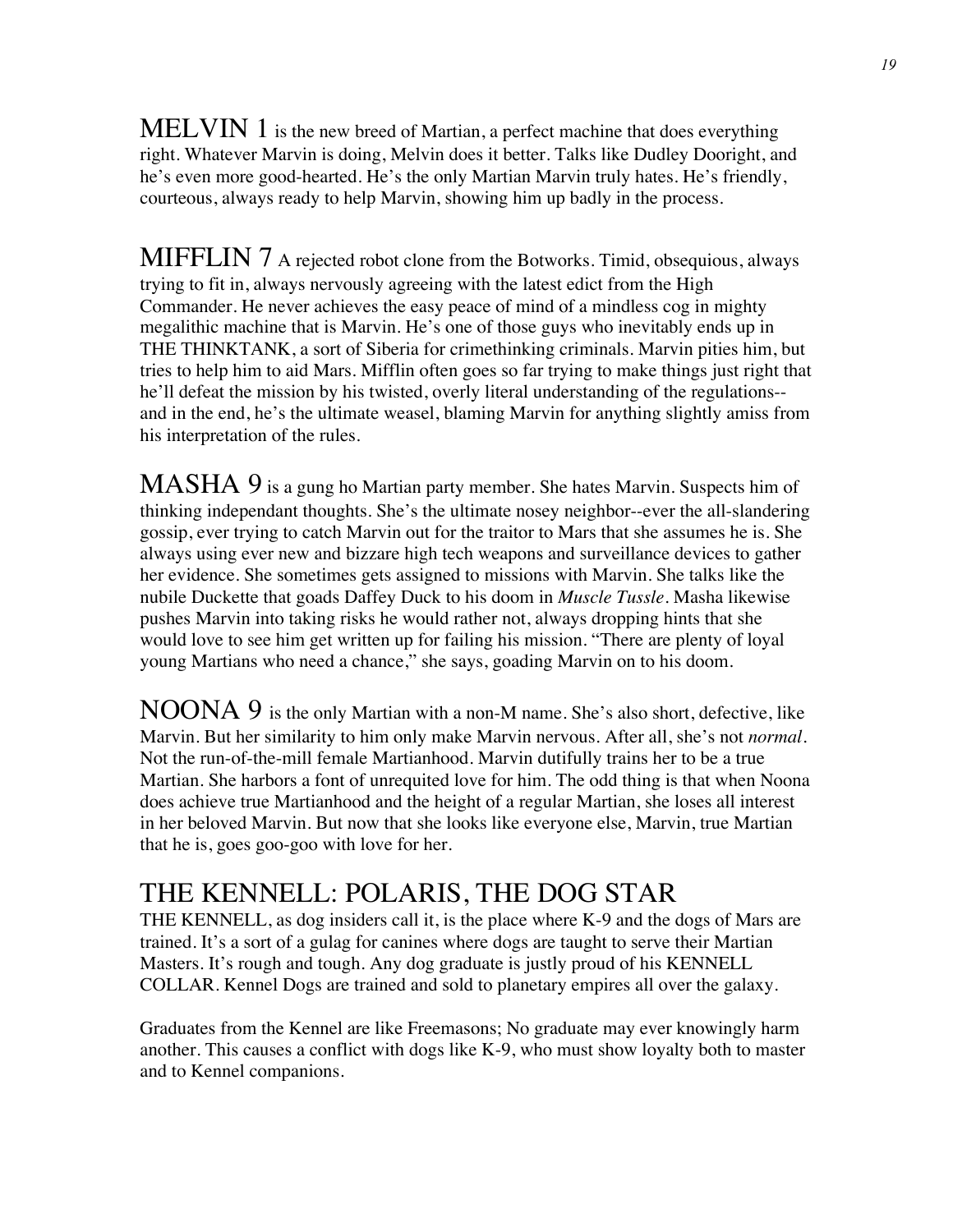ARES 7 A typical dog from the kennel. He's a vicious Doberman pincher type. Macho, mean, as ready to bite you in half as soon as bark at ya.

# The OMM-BIRDS

These are the birdlike Martians we've seen in *Hareway to the Stars.* They are the original, true inhabitants of Mars. They're totally into new age Hari Krishna type "Ommm" chanting. They built the Martians like Marvin to free themselves for more chanting. Eventually that's all they knew how to do. So they lost their dominance. Reduced to speechless imbecility, they're only able to chant the word "ommmm."

They plot to retake Mars from Marvin and the robotic race that spawned him. But they're dumb. Way too dumb to win, even pitted against Marvin and his brood.

The Omm-Birds have one advantage, however. The present rulers of Mars were once the slaves of the Omm-Birds. And there's a key word that triggers Martians to go into serving mode:

*"please"*

Say it and if you're a Oom-Bird, a Martian is yours to command. Of course the Omm-Birds are too dumb to either remember the word and often unable to say it, since most are mute.

### WIDE WORLD OF SPATS

The solar system settles its disputes like a sports league, sending out single champion to conquer moons, claim stretches of outer space, mine moon dust, or other imperialistic aims. This means each planet has a peculiar champion to do battle for them, providing Marvin with eight or more alien adversaries. Here's a few:

VENUS Rumor has it that Venus always sends a seductress, someone like Minerva Mink. But these hopes are dashed as the actual champion acts more like the loudmouthed bespectacled **Little Red Riding Hood** that Bugs Bunny has encountered in the past. But amorous as a true Venusian, she's hungry for any man, even a Marvin. Marvin spends all his time trying to elude her iron hugs and heartily shouted sweet nothings in his ear.

MERCURY sends a silver shaped blob that can form anything, like the mercury in a thermometer. He has the capability of the T1000 in *Terminator Two.* But he's

EARTH of course, sends one of our established characters, either **Bugs** or **Daffy** (ala Duck Dodgers, or maybe even as his *whoo-whoo-whooing* self) or even **Elmer Fudd.**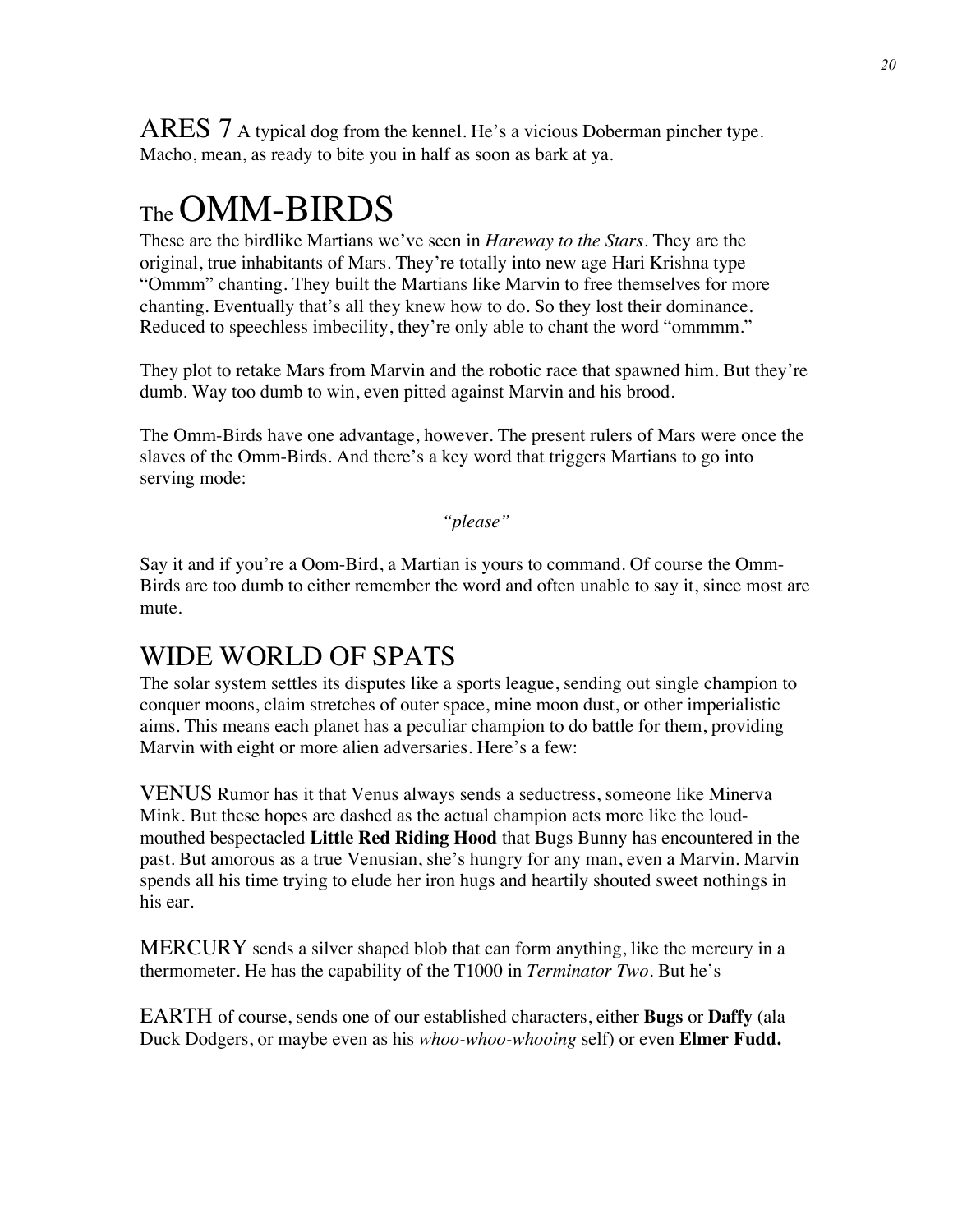JUPITER as we've seen is populated by the same **Oom-Birds** that live on Mars. They are really Martians who once colonized Jupiter. Their champion is likely to want to stir up the native Oom-Birds of Mars, to reclaim the red planet for its rightful rulers.

PLUTO might have guys that look suspiciously like Mickey Mouse's Pluto. If so, he'd be the only alien that Marvin will consistently trash in gag after gag.

These battles would be handled like sports competitions, played in vast holographic arenas, with scoreboards, referees, roaring electronic crowds, etc. They might be pentathlon type competitions, games like Jai-Alai or twiddly winks, boxing matches, game shows like *Jeopardy,* or even plain old wargames, as we saw in *Duck Dodgers in the Twenty-Fourth and a Half Century.*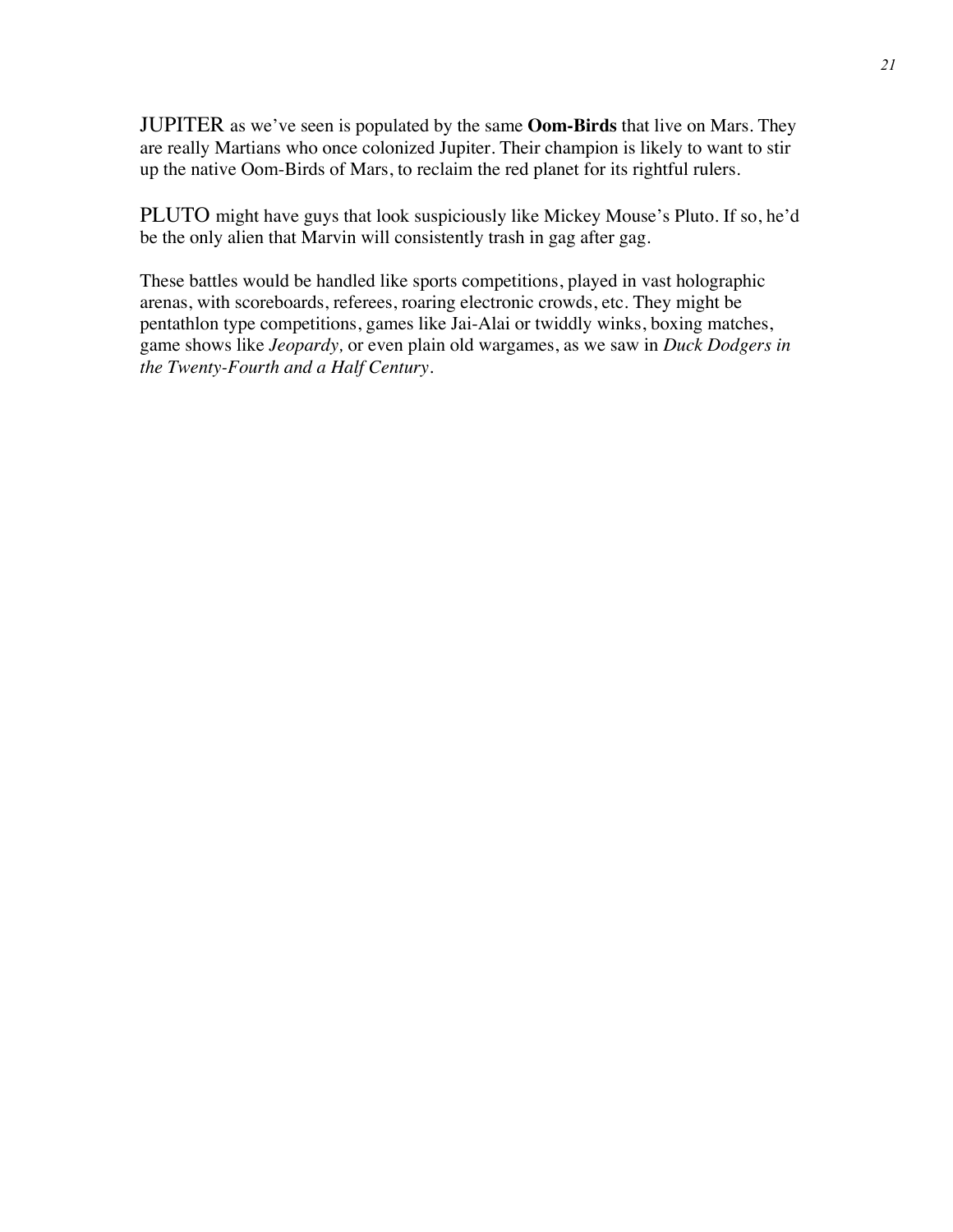gag:

#### STANDARD EXPLORATION PROCEDURE CHECKLIST  $\sqrt{\text{CAME TO NEW WORLD}}$  $\sqrt{\text{SAW}}$  NEW WORLD √ CONQUERED NEW WORLD

gag:

EXT. EVAPORATORS Marvin scurries over to an Evaporator. He peers at a sign on the door.

CLOSE ON SIGN It reads OUT OF ORDER.

WIDE ON MARVIN

#### MARVIN

Oh dear. Have to switch to manual.

He scurries over to a lectern shaped control.

CLOSE ON CONTROL BUTTON It reads MANUAL OVERRIDE.

#### WIDER

Marvin presses the button. A HUGE FLYSWATTER whips up and SWATS him flat. Some mech hands pop up and fold him into a paper airplane and then toss him. He floats off to his destination.

WIDE ON NEWMARSCITY Marvin floats overhead.

AT DESTINATION EVAPORATORS

Marvin floats into an evaporator. ZAPP! Marvin's reintegrated like an origami Marvin. He shakes himself back to normal.

#### DUCK DODGERS and BUGS BUNNY

The old characters will appear once in a while, in cameos (Bugs flying by in a satellite) and in stories. It's okay to pitch Duck Dodgers working with Marvin, or against him. Just remember this is Marvin's show and he must be featured and he predominates.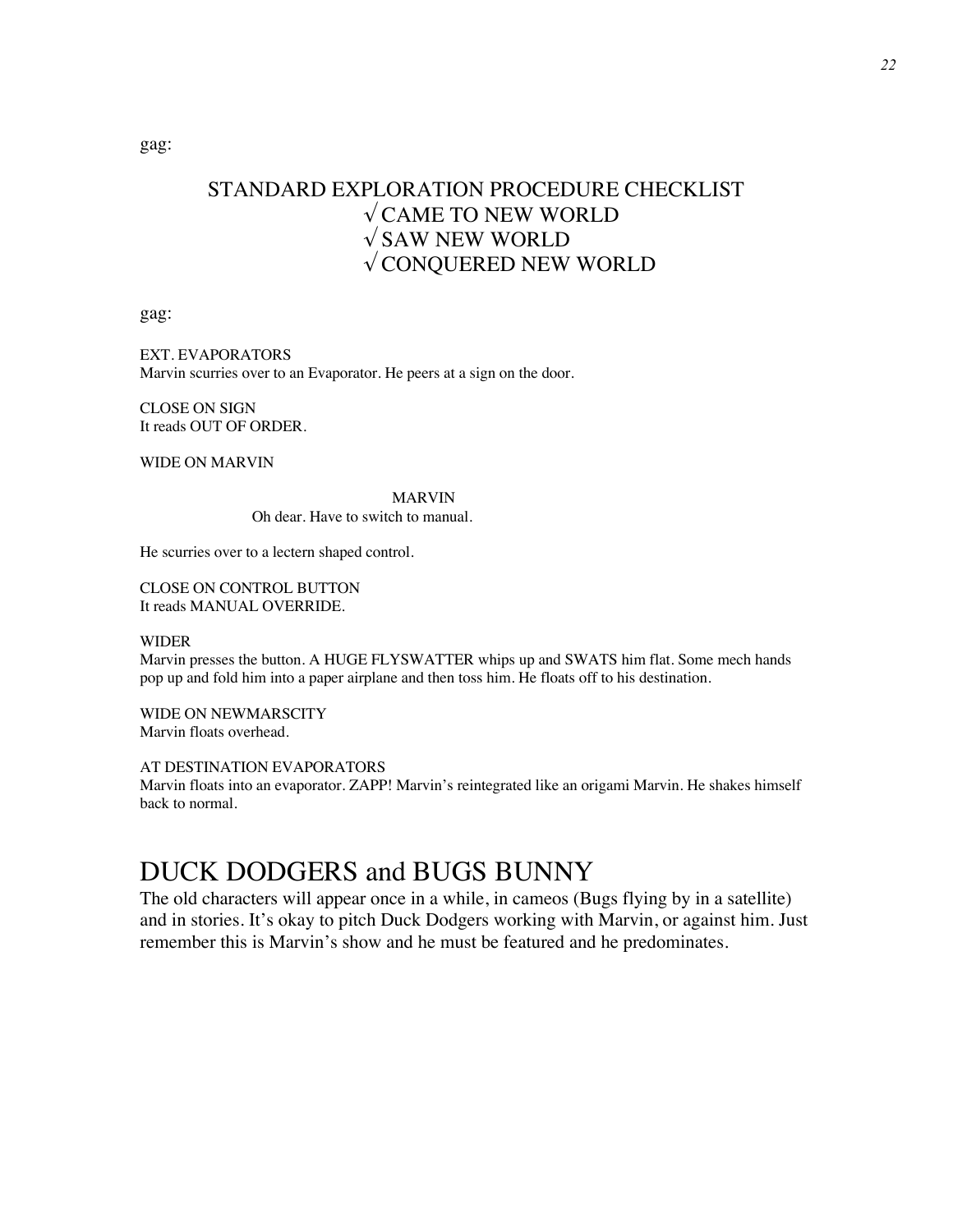# TALES OF MARS

# SHOVE AT FIRST SIGHT

**Marvin** meets his match when he attempts to capture an alien who can mimic any shape. When **K-9** finds there's two Marvins on the Martian Maggot, he must hold a character trial to find out who's who.

### TIME AFTER TIME AFTER TIME AFTER TIME AFTER...

When **Marvin** is ordered to seek and destroy a time travelling terrorist, he's shocked to learn the time renegade is actually none other than **himself,** just a step into the future.

# APOCALYPSE WOW

When **Marvin** is sent to infiltrate and destroy *Astar,* a swinging, outer space pleasure center, he ends up getting corrupted by pleasure himself. With Marvin traitor to Mars and to himself, it falls to the loyal **K-9** to straighten his master out.

# Q'LL STOP THE RAIN?

Inexplicably one day **Q5** stops giving out orders! All Mars grinds to a halt without orders from on high. Travelling to Planet Q in the hopes of restoring Q5, **Marvin** and **K-9** learn the awful truth about the mind that rules them all--that Q-5 is really a random generation caused by a big room full of monkeys and gorillas pounding thoughtlessly on computer keyboards.

# IT'S THE THOUGHT (police) THAT COUNTS

**Marvin** and **K-9** find themselves marooned on a lifeless planet. But when the demands of survival contradict the code of the **Censor Sensors,** (environmental codes, dietary rules, fire hazards, noise pollution, transmission censor permits, etc.) Marvin must choose between his laws and his life.

# BIG BROTHER KNOWS BEST

The typical Martian family is examined as **Marvin** spends an evening trying to dial up clone families on his computer to replace **K-9** for company. None live up to the specifications of the Censor Sensors, till Marvin dials up *a Martian's Best Family,* which is of course the same old K-9 he started with.

### WORLD OF THE WARS

**Marvin** settles in for a peaceful picnic on Planet X, little knowing it's marked for attack by **Duck Dodgers.** Marvin fends the earthduck off without even realizing he's more than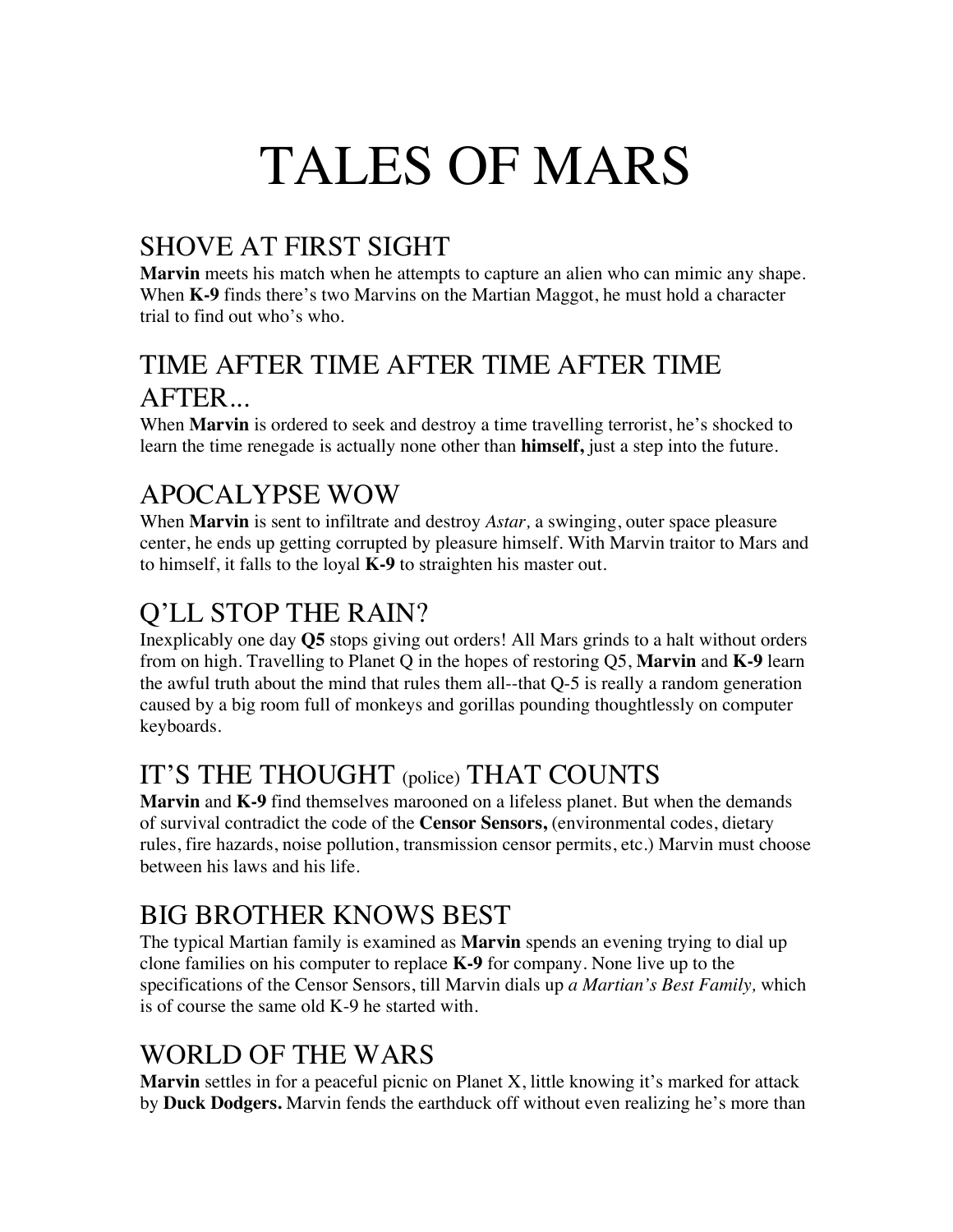a pest at a picnic. But Daffey can never admit defeat, especially not under the watchful eyes of the nubile duckette from *Muscle Tussle* as his worshipful assistant. But when Marvin proves the mightier man, she ends up going off with him instead. "I like 'em small, dark, and faceless," she says, taking Marvin's arm, "like you." Marvin gulps with a goofy grin as we FADE OUT.

# WATTS ON YOUR MIND?

**Marvin** tests a device that gives his brain the power to harness lightning storms with mere thought--with uncontrollably self destructive and hilarious results.

# YOU'RE A BOT-TER MAN THAN I

**Marvin** is ordered to combat test a new improved Martian robot clone named **Melvin 1.**  When Marvin's totally outclassed, he vows to replace his replacement with himself. Nobody else on Mars is sypathetic with Marvin's defeat at the hands of Melvin 1--that is, till the newbot shows he's superior to *all* existing Martians. They then willingly aid Marvin in sabotaging Melvin out of their hair and into the scrap-heap.

# LOVE IS A MANY SQUANDERED THING

**Marvin** is ordered to train **Noona 9,** a misfit Martian newbot, as short and unfitted for Martian life as he is. Throughout the training, she's so grateful she's in love with him! Marvin of course can't stand her, because she's a misfit, a bit too *un-martion.* As far as Marvin's concerned, it's like that old Woody Allen quip: 'I could never join a club low enough to admit me as a member.' But eventually he's so successful in Martianizing her that she literally outgrows him, becoming regulation Martian size and regulation Martian mentality. (she gets knocked silly and the chip in her head gets replaced frontwards instead of backwards) Able to join the mainstream of Mars, she dumps Marvin, who, seeing Noona in her new, tall, perfectly Martian mode, finds himself madly in love with her instead!

# TWO'S A CROWD

**Marvin** is hired out by **Q5** as a mercenary to Jupiter to stop a particularly nasty alien invasion. But the alien turns out to be fellow Martian, **Melvin 1!** They dutifully attempt to destroy one another and end up getting sued by Q5 for damaging Government property--namely eachother.

# IT'S A DOG'S STRIFE

When **Marvin** receives orders to disintegrate his partner **K-9**, the loyal dog thinks it must have been some faux pas he committed. It's a comedy of manners as K-9 tries to ingratiate himself with his master at the same time Marvin is bent on disintegrating him! The brutal denouement comes when our heroes realize the orders 'disintegrate your partner' were addressed, not to Marvin, but to K-9!

# *PLEASED* TO MEET YOU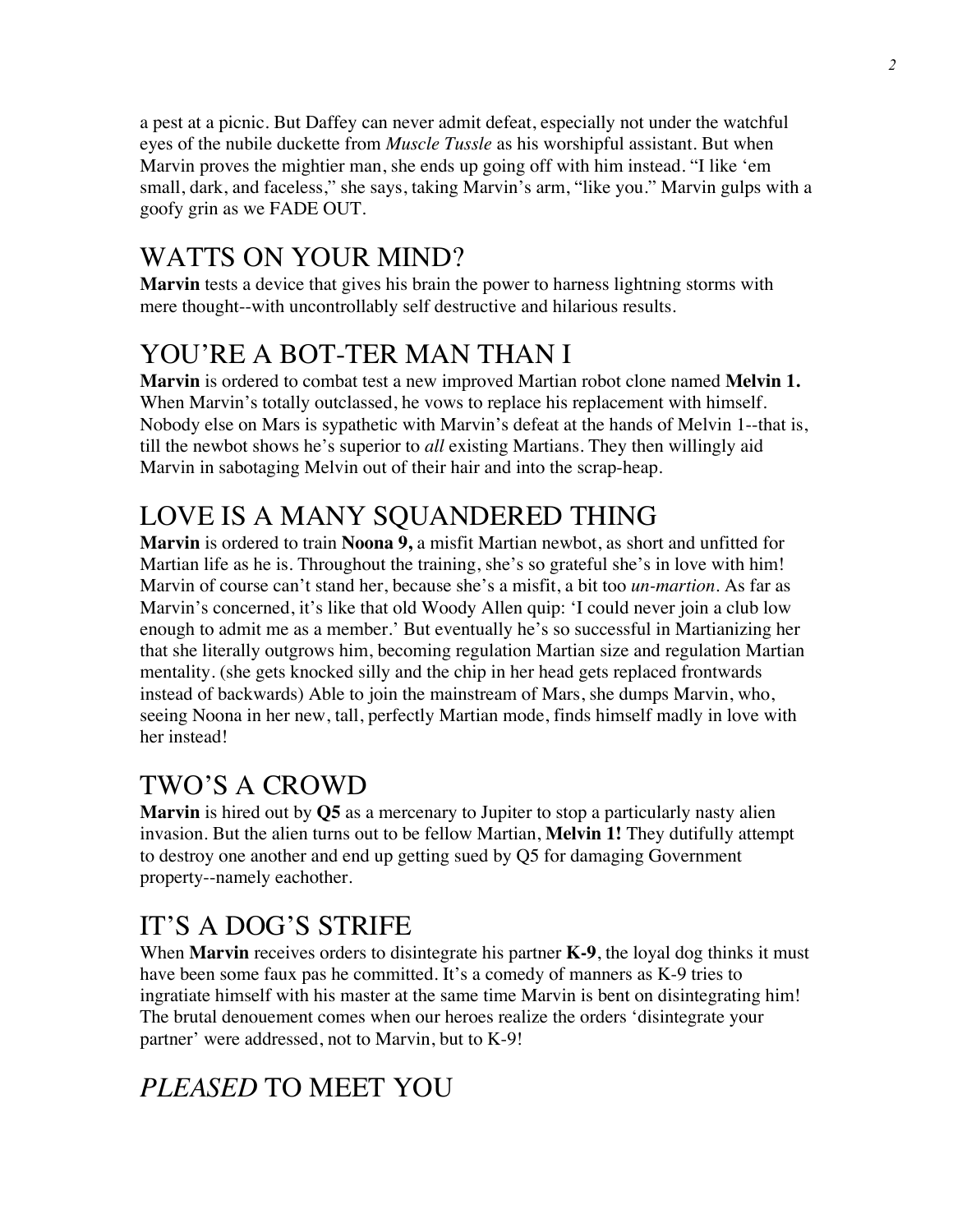A **Oom-Bird** has discovered how to enslave all Martians with the forbidden command trigger word: *please.* Like the Pied Piper, the Oom-Bird is leaping around saying "Please, please, please," enslaving all Martians to his will. And **Marvin's** got to stop him before he has all Mars hopping.

# DUCKING DUTY

**Duck Dodgers** joins with **Marvin** in an officer exchange program. But when his ineptness threatens Marvin's mission, the Martian's ready to give him a duck disintegration.

# UNEASY LIES THE HEAD

Helmet Crests on Mars denote status. **Marvin** surreptitiously tries on the **Imperial Imperator's** crest of authority and finds to his horror he can't get the damned thing off his head--and The Imperial Imperator's returning for his privileged headwear! It's either hats off, or heads off, as Marvin tries desperately to get the big guy's helmet off his head.

# LOVE, VIDEO STYLE

When Martia 5 goes on vacation, **Marvin** falls for the present TeleHost, **Martia 6.** Since Martia's only a video image, Marvin steals her videotape from the NewMarsNetwork and edits himself in to meet her, face to face, as it were. But Marvin awakens Martia's romantic side only to have her run off with a music video. Marvin's sorrow knows no bounds--till he sees the new telehost--Martia 7! Marvin's in love all over again!

# MARS THE RED (FACED) PLANET

A **Plutonian** attacks Mars with the dreaded SHAME-O-TRON, a device that makes Martians blurt out embarrassing, un-martian thoughts and disintegrate symbols of Martian authority, like the **Imperial Imperator. Marvin** must defeat the Plutonian and his dreaded shame-o-tron before he gets himself arrested by the censor sensors.

### MARTIAN OF THE WEEK

When all his peers admire posters of **Morton 4**, *the Martian of the Week,* **Marvin**  becomes obsessed with following and copying Morton's every habit so that he too can be *Martian of the Week--*so obsessed that he makes Morton think some guy is out to get him.

# HERE COMES THE SUN

When the *Martian Maggot* lacks the power to escape a sun's gravitational pull, **Marvin**  must jettison everything he can think of to lighten her--including a reluctant **K-9!** But in the end, who will jettison who?

# YOU SAY YOU WANT AN EVOLUTION

When **Marvin** inadvertently slams into the monolith from 2001, his cranium and intelligence grow! The **Imperial Imperator's** essence is rocked to think his underling is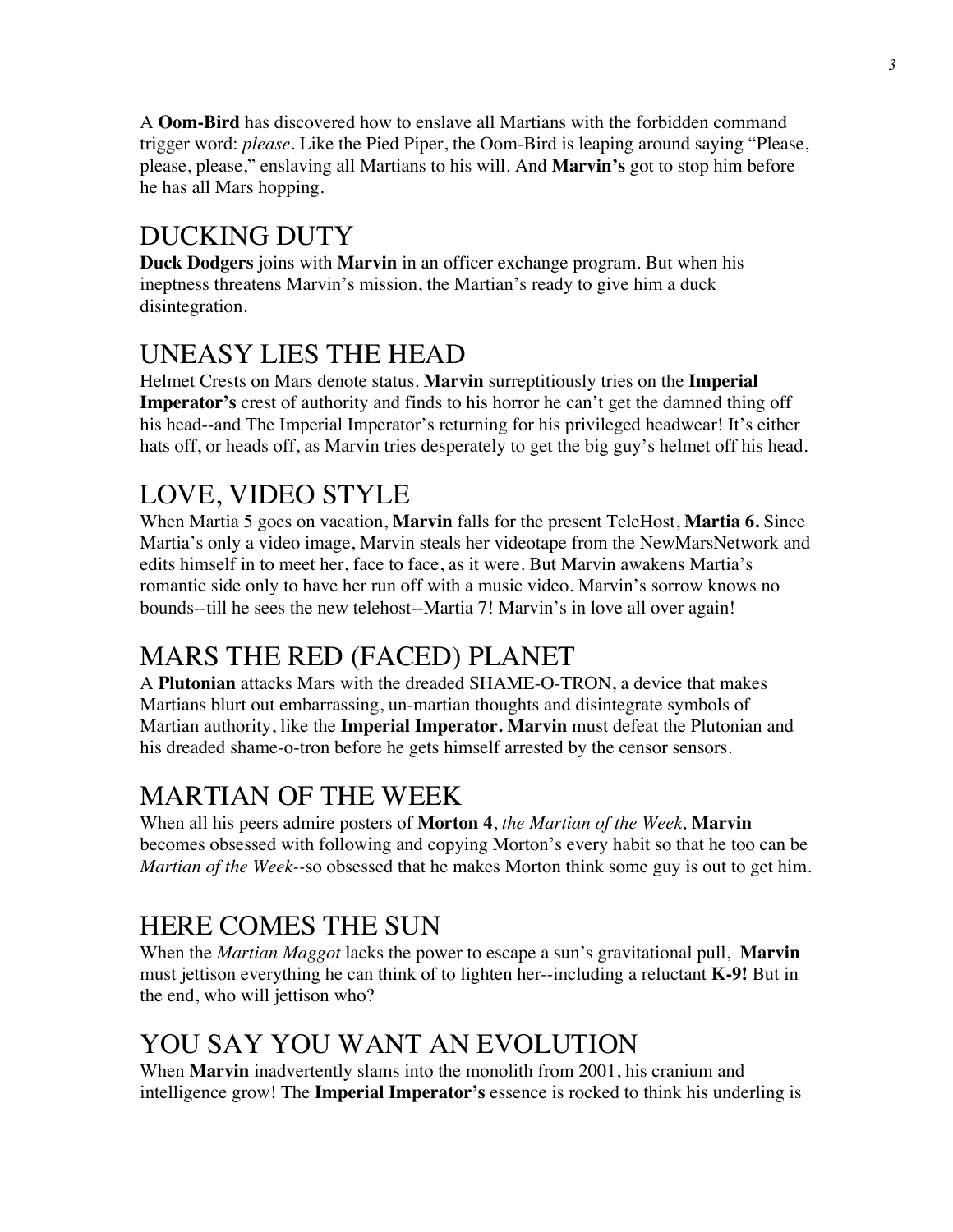smarter than he. Patterned after *King Sized Canary,* the boys race to see who can touch the monolith and gain the most intelligence--till the evolution switch is knocked to "deevolve."

# FOOL FOR FUEL

The *Maggot* gets sucked into a black hole and ends up drifting amidst a veritable graveyard of lost spaceships--thousands of them, all powerless. As if that weren't enough, **Marvin** ends up getting hoodwinked out of his fuel cells by the long marooned mallard, **Plucky Duck.**

# CHARIOTS OF THE CLODS

When **Marvin** leaves his NEWMARS pocketknife/disintegrator/waterpick behind by accident he threatens to accidently change a planet's destiny, and he must retrieve it from the unwilling inhabitants.

# A PIECE OF THE ACTION

**Marvin** is ordered to be a pawn in the MMDCVIIth Mars Cup 6th Dimensional Chess Championships, a wargame using real Martians--and real hand to hand combat!

# PITY FOR THE UNPERMITTED

When **Marvin's** existence permit expires, he needs a new one. But to ask, he needs a stop work permit, a hall permit, a tube permit, a walking permit, even a permit to ask for a permit! It's a race against his own self control as Marvin struggles from one **Imperial Imperator** to another to gather the needed permits before the Imperator can revoke his very existence!

# GRAVITY OF THE SITUATION

X the Ungrown finds the gravitational field generator aboard the *Maggot* and manipulates it--with bizzare results.

# MARTIA 5'S *(really polite)* GUIDE TO PLANETARY **CONOUEST**

**Marvin** conquers a new world according to the rules; **Martia's** rules of etiquette. The only trouble is, he finds himself pitted against the rudest, sleaziest alien in the galaxy. (sort of an interplanetary Tom Waits) Martia's rules get more and more in the way, and Marvin's resultant failures make him angrier and angrier. It's only a matter of time Marvin stops handling this alien with the kid gloves and starts handling him with the mailed fist.

# SEALED WITH A CURSE

**Marvin** gets some sealed orders he can't open, no matter what high-tech weapons he uses.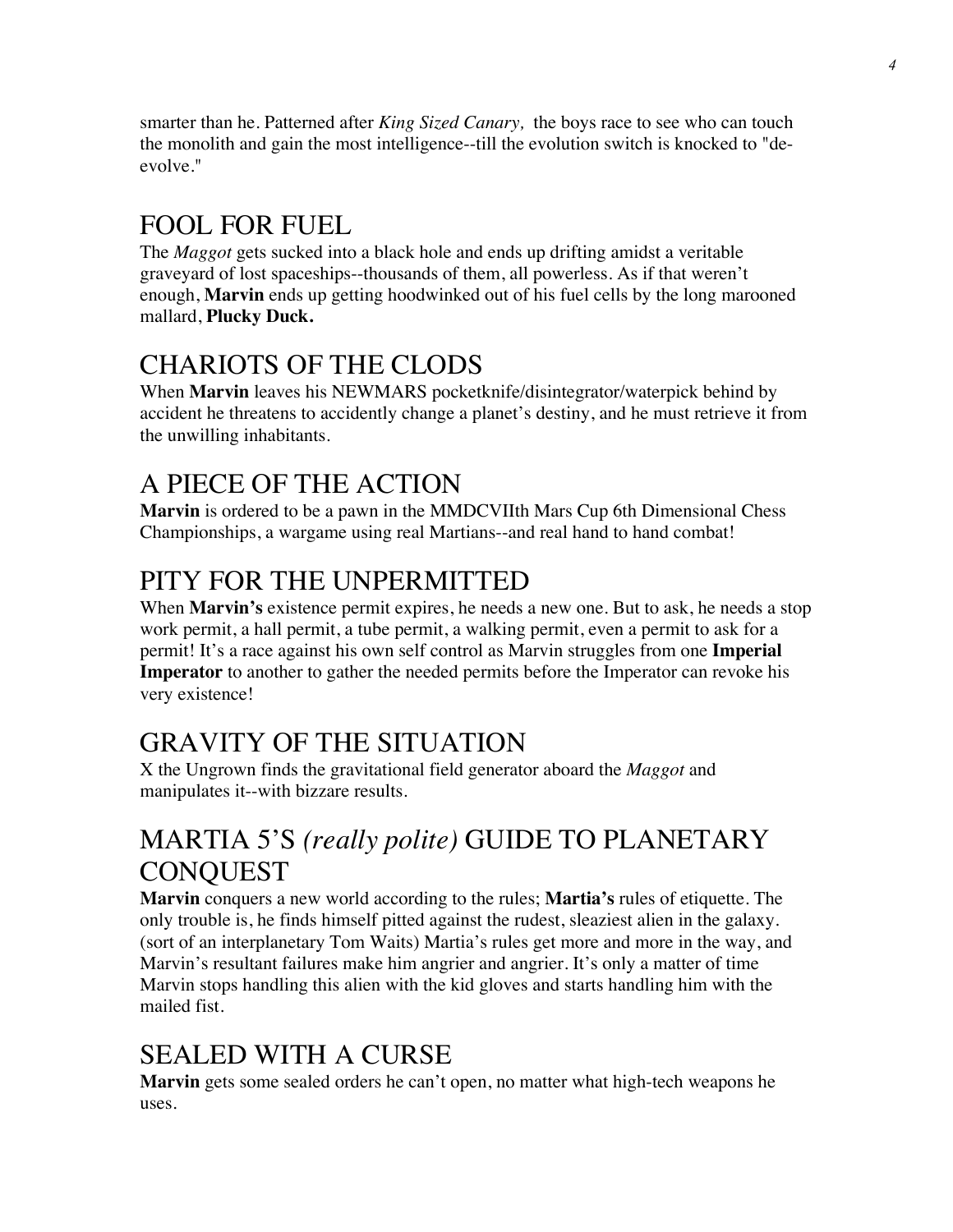*and of course, we might have to do*

### the PILOT EPISODE

**Marvin's** origin... he gets created at the Botworks, rejected. He begs to stay on and be a loyal Martian... They try him out on many different jobs to find where he fits in with Martian society. This'll allow us to explore a wide gamut of Martian society. **Q5** eventually decides to send him on missions where he'll get killed so that Mars will be rid of him. So begins the tale of Marvin, the most expendable man on Mars.

# BOMBS AWAY

When a bomb that could destroy the universe gets thrown out as trash by mistake, **Marvin** must pursue a trash rocket throughout the galaxy.

# MASTER AND MORON

When **Marvin** comes to realize that **K-9** is smarter than he is, he vows to erase his loyal dog's mind to make him stupider.

# IT'S DOG EAT DOG

Ares 7, a dog from Polaris, arrives to restore **K-9's** ferocious Kennel instincts. Not only is K-9 much happier reading his Plato and Proust, but **Marvin** comes to realize he can't stand the hot-tempered standard issue Polaris Dog.

# PERISH THE THOUGHT

**Marvin** is called before **Q5** to answer charges of independent thought. Tried by video before a jury of his clones, Marvin realizes he is in fact guilty and disintegrates himself! The Q-5 is furious that he would dare take the law into his own hands, reintegrates and punishes him even further.

# SCRAP-CAPER

When **Marvin** crashes on a moon, he calls for a pickup from the AAA towrocket he gets a sharper-type humanoid, **Nasty Canasta,** who secretly wants the *Maggot* for scrap metal.

# X THE UN-GROWN

**Marvin** thinks he's got it made when the terrifying **"X"** alien he's been ordered to capture turns out to be a tiny midget. But the little  $X$  turns out to as disruptive as a gremlin while aboard the *Martian Maggot.*

# THE OLD SCHOOL TIE

**K-9's** loyalties are stretched to the limit when **Marvin's** ordered to capture a Betelguesian--and it's discovered that the Betelgeusian's dog, **Ares 7**, is one of K-9's old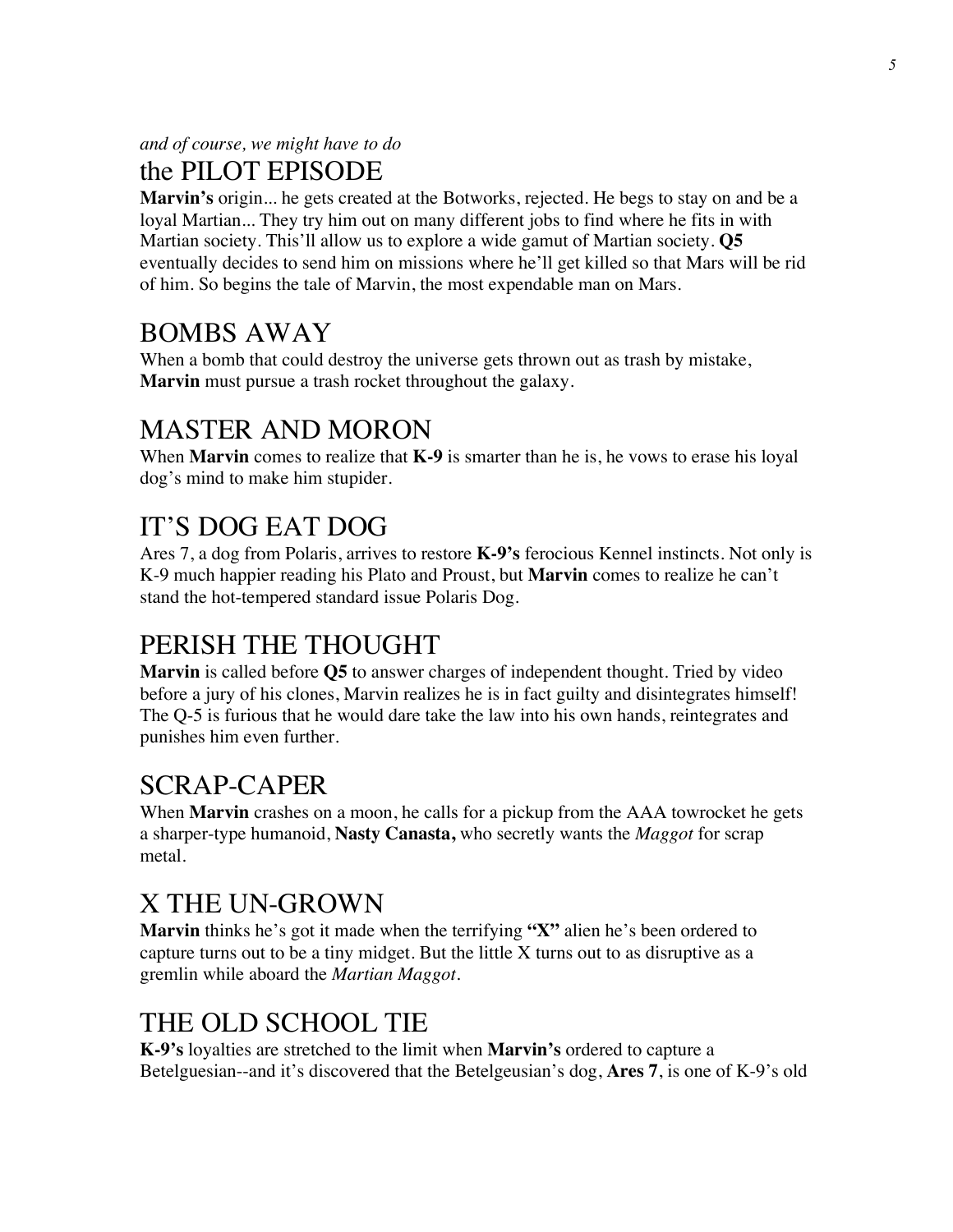classmates from the Kennel. The loyal dog must decide whether to serve memory or master.

# CRASH AND SQUIRM

**Marvin** backs into an alien rocket while maneuvering the *Maggot* and gets put on trial by the irate rocket pilots, **Buster and Babs.**

# PREDATORS R US

**Marvin** and **K-9** bite off more than they can chew, on a routine alien capture mission when it becomes apparent the alien is smarter and more powerful... and is hunting them!

# HIVES AND DAUGHTERS

The Martian BotWorks has a problem with an aberrant Martian, a singing robot named **Mimi 1. Marvin's** got to nip the little crooner in the old memory bank.

# A-SQUIRMATIVE ACTION

**Marvin** is ordered to aid **Mifflin 7,** a robotic Martian clone not quite up to factory specs. Marvin finds his assignment more trouble than he can handle, especially when Mifflin turn in Marvin himself for non-ordered behavior in order to ingratiate himself with the **Imperial Imperator.**

# WE AIM TO POLICE

The **Censor Sensors** are dogging **Marvin** all through NewMarsCity for keeping a diary. When he's finally caught, Marvin reveals he's only been writing hymns of praise to **Q5!** But far from saving him, this only gets him into deeper trouble! After all. Unauthorized thoughts are, well, *unauthorized.*

# COMMAND PERFORMANCE

**Marvin** receives order 101 "execute **K-9** and then obey order 102." But order 102 says "deliver K-9 to Muffin 3" Marvin's torn how to follow both orders.

# NOT NOW, VOYAGER!

**Marvin** finds the Voyager probe just when **Duck Dodgers** has been sent to retrieve it for Disunited Earth.

# A SOUND OF BLUNDER

At a time machine amusement park, **Marvin** ends up changing history so that Mars never existed. Desperate to change it back, he alters history numerous times, to create numerous alternate Mars's--some of which seem a hell of a lot better than his own.

# OF MICE AND MARS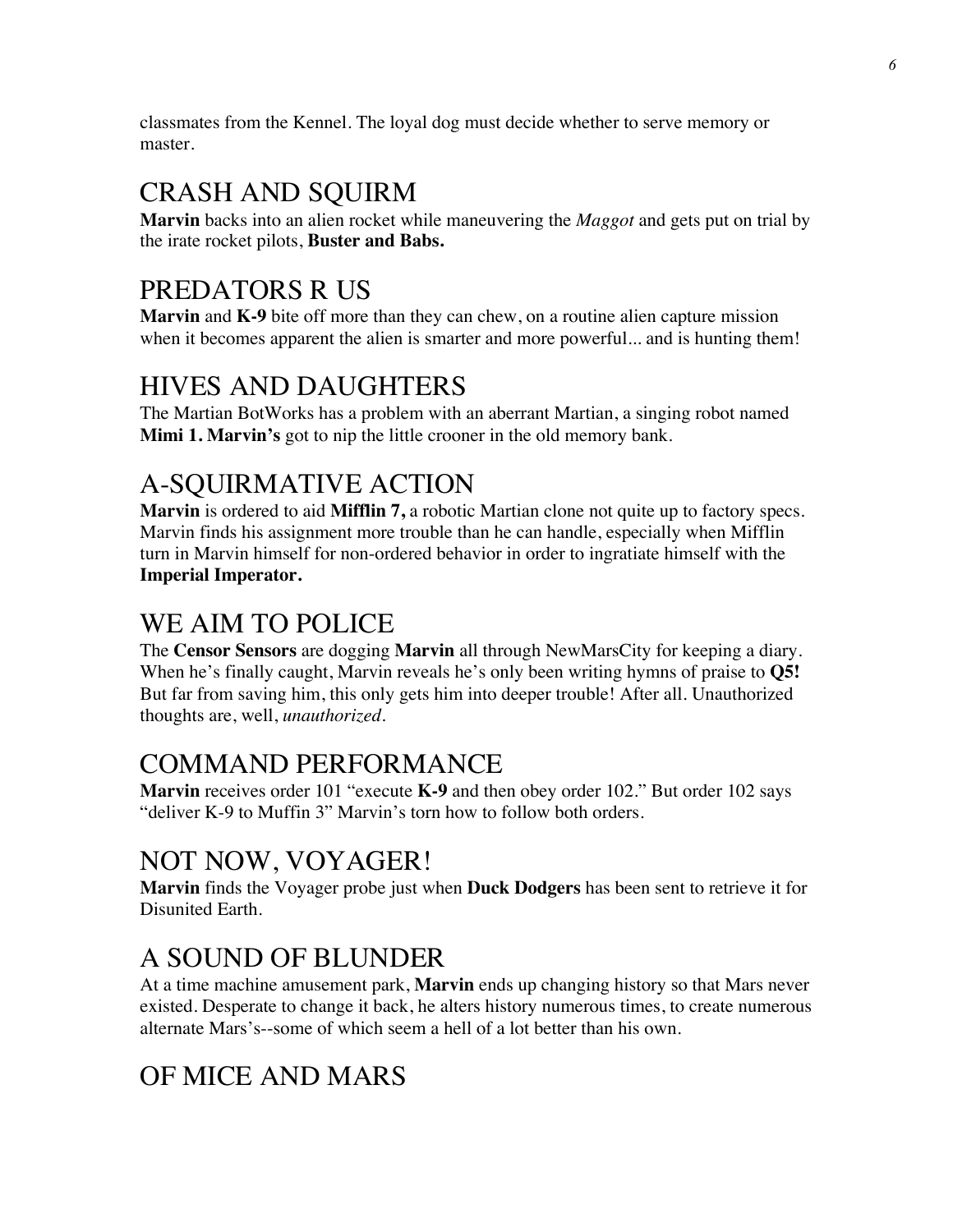**Marvin** finds an earth probe containing two lab rats, namely **Pinky and the Brain.** They want Marvin's technology to conquer the world. But which? Earth or Mars?

#### L'AMOUR L'MARS

Love knows no earthly bounds as **Pepe le Pew** pursues **Penelope** to Mars in a rocket. Trouble is, they've interrupted **Marvin** in his Saturday housekeeping.

### DOG'S STAR PUPIL

**Charlie the Dog** infiltrates the Dog Star Kennel as a teacher in the hope of replacing **K-9** with himself. But as K-9's more intelligent persona asserts itself, it becomes a battle of wits who's actually going to replace who!

#### A HITCH IN TIME

**Marvin** must return a time travelling hitch-hiker to his own time.

### HOW *(BLEEP)* IS YOUR LOVE?

When **Marvin** forgets to send the **Q5** a "Munificent Dictator Day" card, he's dragged before the **Imperial Imperator** to find out why. Using a hearts-and-minds scan, the Imperator learns that Marvin LOVES someone besides Q5--and that someone is none other than Marvin's faithful dog, **K-9!** K-9's ecstatic. His loyalty is redoubled as he rescues Marvin from the depths of the Martian Inquisition in an Indiana Jones style rescue.

# GIMME THAT GOOD OL' MARTIAN MUSIC

Parody of *the Music Man,* as a musical alien, **Grok,** comes to NewMarsCity to spread his music. His songs are catchy--but they're so fun-loving, it threatens to destroy the perfect regimentation of Mars! That is, till **Marvin** and **K-9** put all Mars to the beat--the beat of a Martial Marching Band, that is. Will feature such blasphemies as:

*BEING ON MARS (to "Being in Love")*

#### MARVIN:

*Being on Mars It's just my fa- v'rite song! Being on Mars they tell you where you belong.*

*My first thoughts? They gave 'em to me*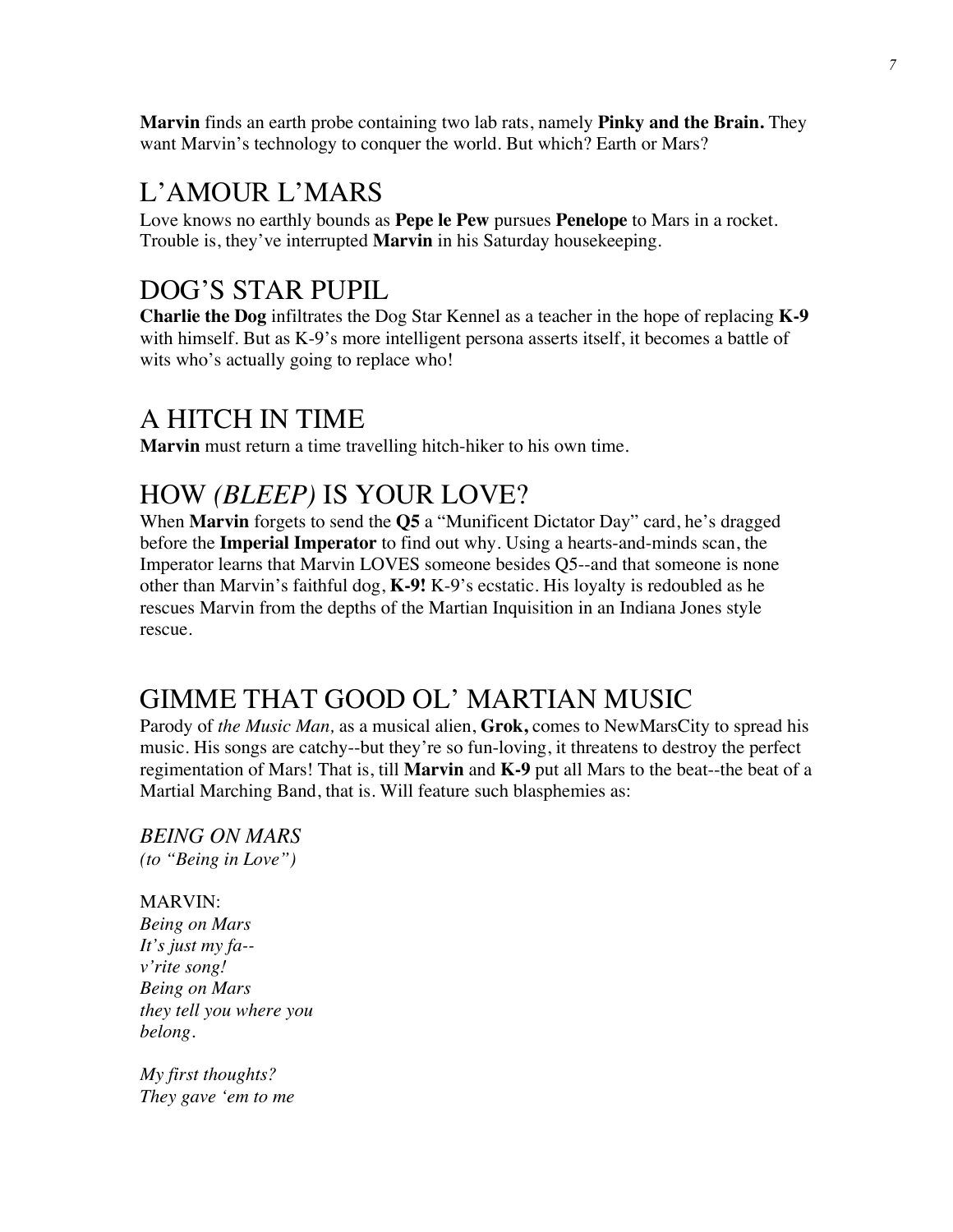#### *in the Botworks.*

K-9: *They taught him "two plus two is five!"*

*Now they make him push the paperworks--*

#### MARVIN:

*It's SO GREAT being ALIVE- as a Mar -tian!*

#### MARVIN/K -9:

*Being on Mars They keep your steps in line! Being on Mars They make you turn out just fine!*

#### MARVIN:

*They say that being obedient ' s Martian They say how Martian a being can be-- Good thing that Mars is the place for me!*

#### K-9:

*Then came Grok and he taught a song*

MARVIN: *a simple song an honest song*

K-9: *a sap happy zip -zappy song--*

MARVIN: *of a planet somewhere in a part of the Milky Way*

K-9: